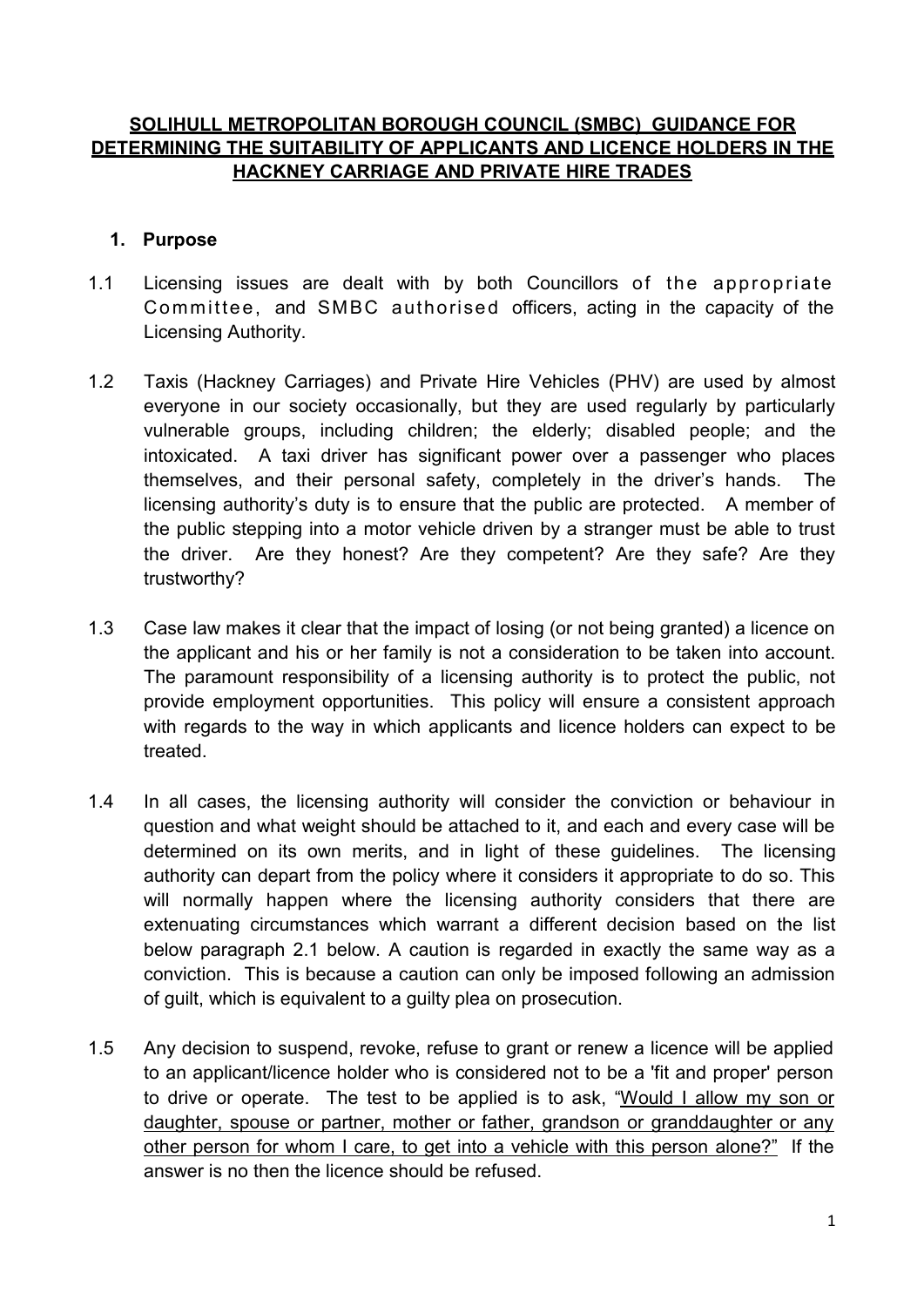1.6 The Department for Transport elaborates further and poses the question: "Without any prejudice, and based on the information before you, would you allow a person for whom you care, regardless of their condition, to travel alone in a vehicle driven by this person at any time of day or night? If, on the balance of probabilities, the answer to the question is 'no', the individual should not hold a licence." If a licence holder falls short of the fit and proper standard at any time, the licence should be revoked or not renewed on application.

# **2. Local Government (Miscellaneous Provisions) Act 1976**

- 2.1 The licensing authority is required to ensure that an applicant for the grant or renewal of any licensed driver's and/or private hire vehicle or operator's licence is a 'fit and proper' person to hold such a licence. If an applicant has any convictions, warnings, cautions or charges awaiting trial or complaints against them, the licensing authority will look into the following where applicable:
	- How relevant the offence(s) are to the licence being applied for
	- How serious the offence(s) were
	- When the offence(s) were committed
	- The date of conviction/Caution etc
	- Circumstances of the conviction/caution/warning
	- Sentence imposed by the court
	- The applicant's age at the time of conviction/Caution etc.
	- Whether they form part of a pattern of offending
	- Any other character check considered reasonable (e.g. personal references)
	- The person's willingness or proven ability to demonstrate their rehabilitation. This might include appropriate training, support, work experience (paid or otherwise) and general attitude to society and community
	- Evidence of remorse (this may be established by a face to face interview with an authorised officer, for example)
	- Any other factors that might be relevant and appropriate
	- Previous licensed record (if applicable) as well as records held by the operator
	- Attitude, temperament and conduct.
- 2.2 In determining whether a person is fit and proper, the licensing authority is entitled to take into account all matters concerning that applicant or licence holder. This consideration is far wider than simply criminal convictions or other evidence of unacceptable behaviour and the entire character of the individual will be considered. It is important to recognise that licensing authority is not imposing any additional punishment in relation to previous convictions or behaviour. It is using all the information that is available to make an informed decision as to whether or not the applicant or license holder is or remains fit and proper.
- 2.3 Sections 60-62 of the Local Government (Miscellaneous Provisions) Act 1976 allows the licensing authority to suspend, revoke or refuse to renew a vehicle, driver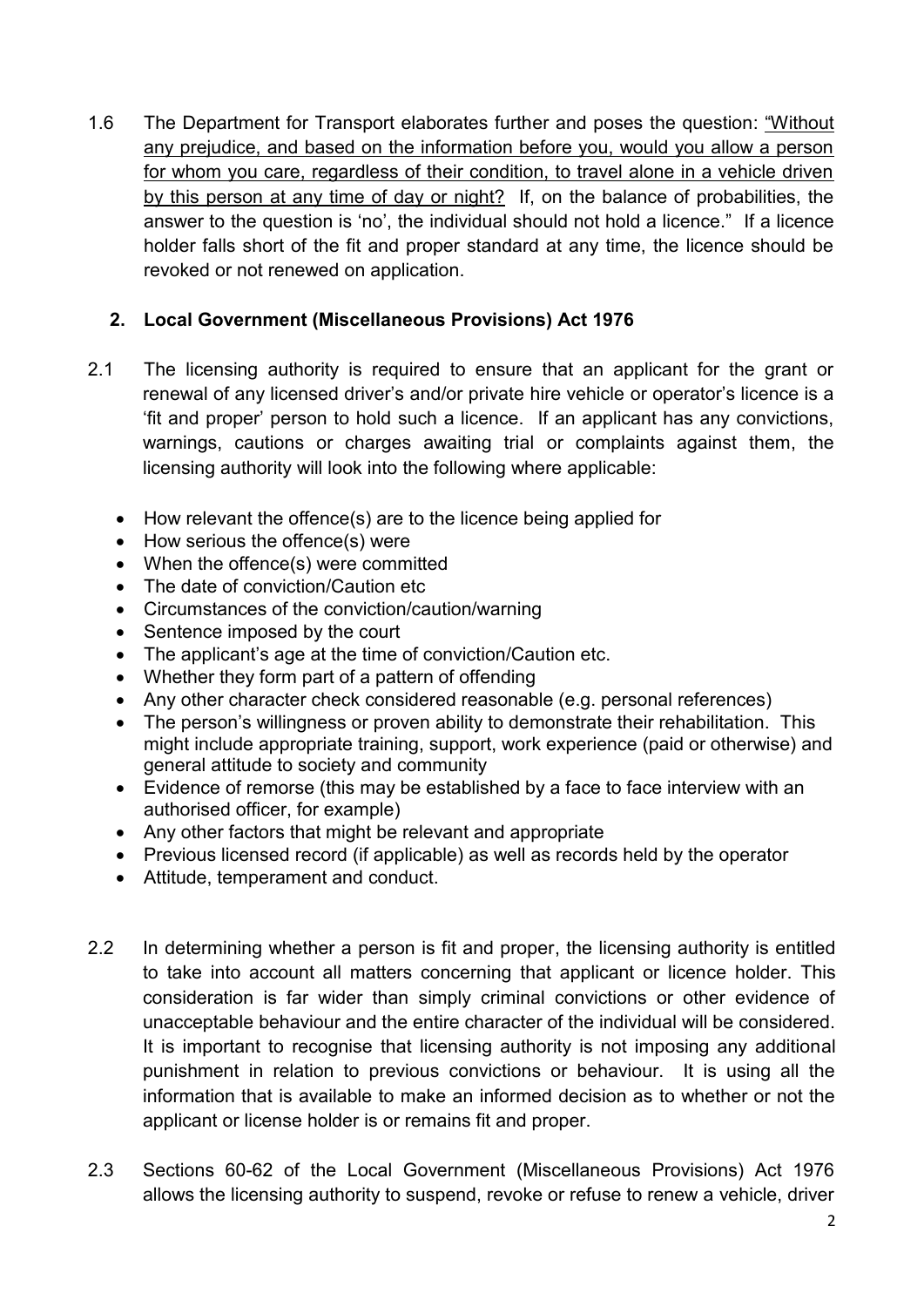and operator's licence for failure by the licence holder to comply with the provisions under that act or of the Town Police Clauses Act 1847, following a dishonest/indecency/violence conviction or any other reasonable cause.

# **3. The Rehabilitation of Offenders Act 1974 (Exceptions) (Amendment) Order 2002**

- 3.1 This allows the licensing authority to take into account all convictions recorded against an applicant or the holder of a private hire vehicle or hackney carriage driver's licence, whether spent or not. Having regard to an individual's previous behaviour and their potential to re-offend will play a significant part when making a decision to grant or renew a licence.
- 3.2 In this policy the term "disqualification" refers to the period served, in order to take account of the fact that a court may reduce the period of disqualification from driving. An applicant must provide evidence in advance to prove that the court agreed a reduction in the period of disqualification.
- 3.3 In appropriate circumstances a suspension, refusal to renew or revocation may be abated by the licence holder demonstrating to the satisfaction of the Licensing Authority that they have successfully completed appropriate training which should be evidenced in writing.
- 3.4 In the case of any new applicant who has been charged with any offence and is awaiting trial, the determination will normally be deferred until the trial has been completed or the charges withdrawn. Where an existing licence holder is charged, it will be for the licensing authority to decide what action to take in the light of this policy.
- 3.5 Any offences committed, or unacceptable behaviour reported whilst driving as a licensed driver or private hire vehicle, or in connection with an operator, will be viewed as aggravating features and the fact that any other offences were not connected with the hackney carriage and private hire trades will not be seen as mitigating factors.
- 3.6 Any dishonesty by any applicant or other person on the applicant's behalf, which is discovered to have occurred in any part of the application process (e.g. failure to declare convictions, false names or addresses, falsified references or failure to disclose in full information requested by the licensing authority) will normally result in a licence being refused, or if already granted, revoked and may result in prosecution.
- 3.7 One common misunderstanding is that if the offence was not committed when the driver was driving a taxi/PHV, it is much less serious. This is not the case; any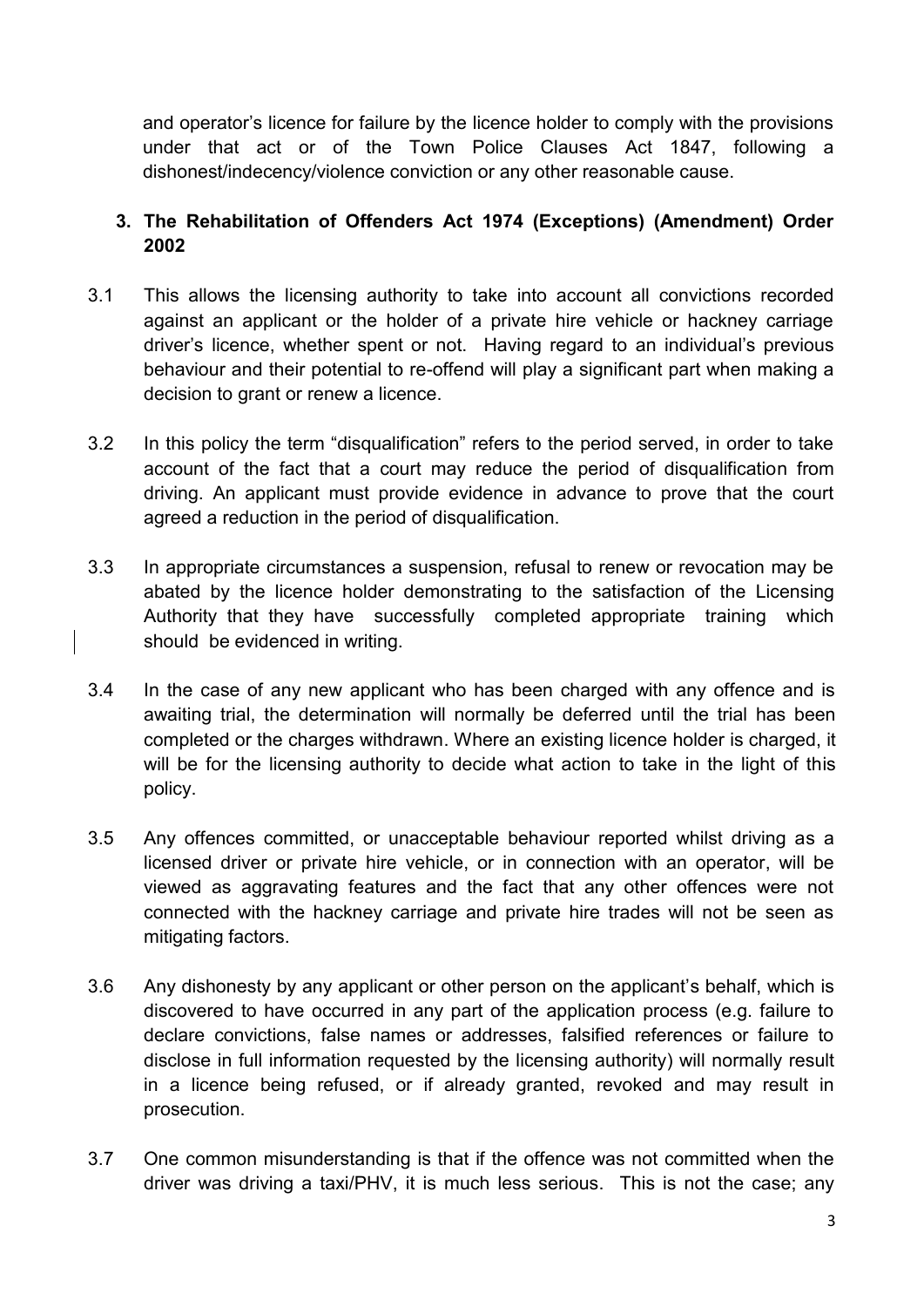driving offences are relevant as they put the general public at risk.

# **4. Private Hire Operators**

- 4.1 A private hire operator does not have direct responsibility for the safety of passengers, other road users or direct contact with passengers who are in the private hire vehicle (except where they are also licensed as a private hire driver). However, in performing their duties they obtain and hold considerable amounts of personal and private information about their passengers which must be treated in confidence and not revealed to others, or used by the operator or their staff for criminal or other unacceptable purposes.
- 4.2 The general test of fitness and propriety for private hire operators is "would I be comfortable providing sensitive information such as holiday plans, movements of my family or other information to this person, and feel safe in the knowledge that such information will not be used or passed on for criminal or unacceptable purposes?"
- 4.3 As public trust and confidence in the overall safety and integrity of the private hire system is vital, the same standards will be applied to operators as those applied to drivers as regards fit and proper.

# **5. Vehicle Proprietors**

- 5.1 Vehicle proprietors must ensure that the vehicle is maintained to an acceptable standard at all times and they must ensure that the vehicle is not used for illegal or illicit purposes.
	- **6. Relevant Convictions, Cautions/ Fixed Penalties /Community / Resolutions /Offence(s) and all relevant information received.**

# **6.1 New Applicants**

6.1.1 A conviction/caution or relevant information relating to the alleged committing of an offence falling within any of the categories outlined later in this document will result in any new applicant being referred to authorised officers to determine their application.

# **6.2 Existing Licence Holders**

6.2.1 A conviction/caution or relevant information relating to the alleged committing of an offence falling within any of the categories below will result in any existing licensed driver/operator being referred to authorised officers to determine a course of action.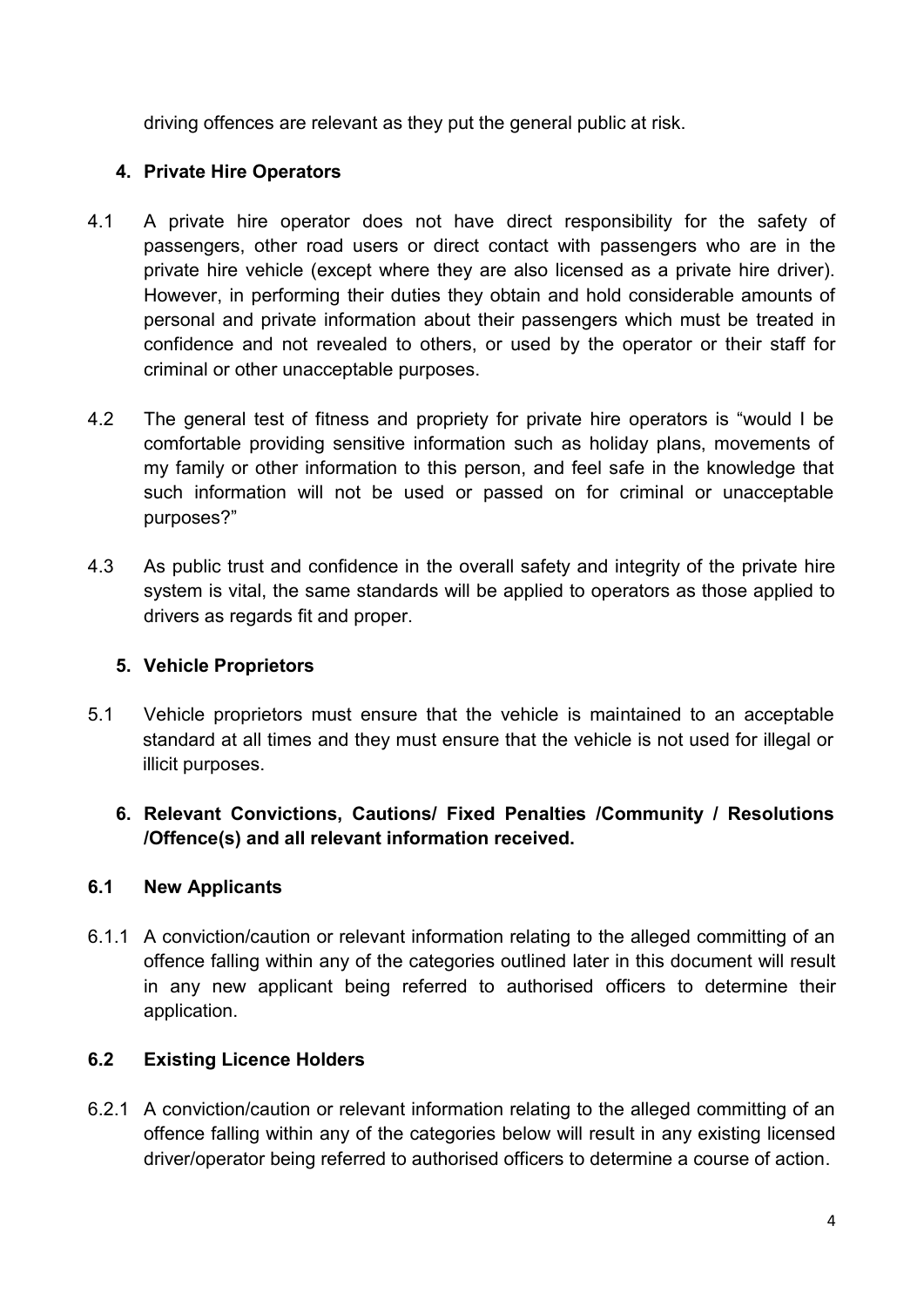- 6.2.2 In cases where it is in the interests of public safety, an authorised officer or appropriate committee may suspend or revoke a driver's licence with immediate effect following a review. In such cases, the licence holder will be afforded a reasonable opportunity to offer an explanation/mitigation, but if that opportunity is not taken up within a specified period of time determined by the allegations made, appropriate action may be taken without that explanation/mitigation.
- 6.2.3 In all cases, a statement that this is so and an explanation will be given as to why it is in the interests of public safety to suspend or revoke immediately and the suspension/revocation takes effect when the notice is served on the driver.

## **7. Reviewing/Overturning decisions**

7.1 When necessary and appropriate, the licensing authority reserves the right to review and overturn a decision that has previously been made, or refuse a renewal of a licence. In addition, the licensing authority will undertake periodic auditing of currently licensed drivers / vehicle proprietors. Such audits will be conducted using this policy as the required standard.

## **8. Implementing changes to licensing policy and requirements**

- 8.1 It is important to remember that any changes in licensing requirements should be followed by a review of the licences already issued. If the need to change licensing requirements has been identified, this same need is applicable to those already in possession of a licence. That is not however to suggest that licences will be automatically revoked overnight, for example if a vehicle specification is changed it is proportionate to allow those that would not meet the criteria to have the opportunity to adapt or change their vehicle. The same pragmatic approach will be taken to driver licence changes - if requirements are changed to include a training course or qualification, a reasonable time will be allowed for this to be undertaken or gained.
- 8.2 Where a more subjective change has been introduced, the licensing authority will still consider each case on its own merits. Where there are extenuating and compelling reasons to deviate from the policy, the licensing authority may do so. The licensing authority will record the reasons for any deviation from the policy.
- 8.3 Where updates to legislation, statutory or best practice guidance take place, the licensing authority intends to make amendments to the policy where appropriate. Unless the changes are considered major changes, the licensing authority will not normally undertake a full consultation exercise.

## **9. Complaints**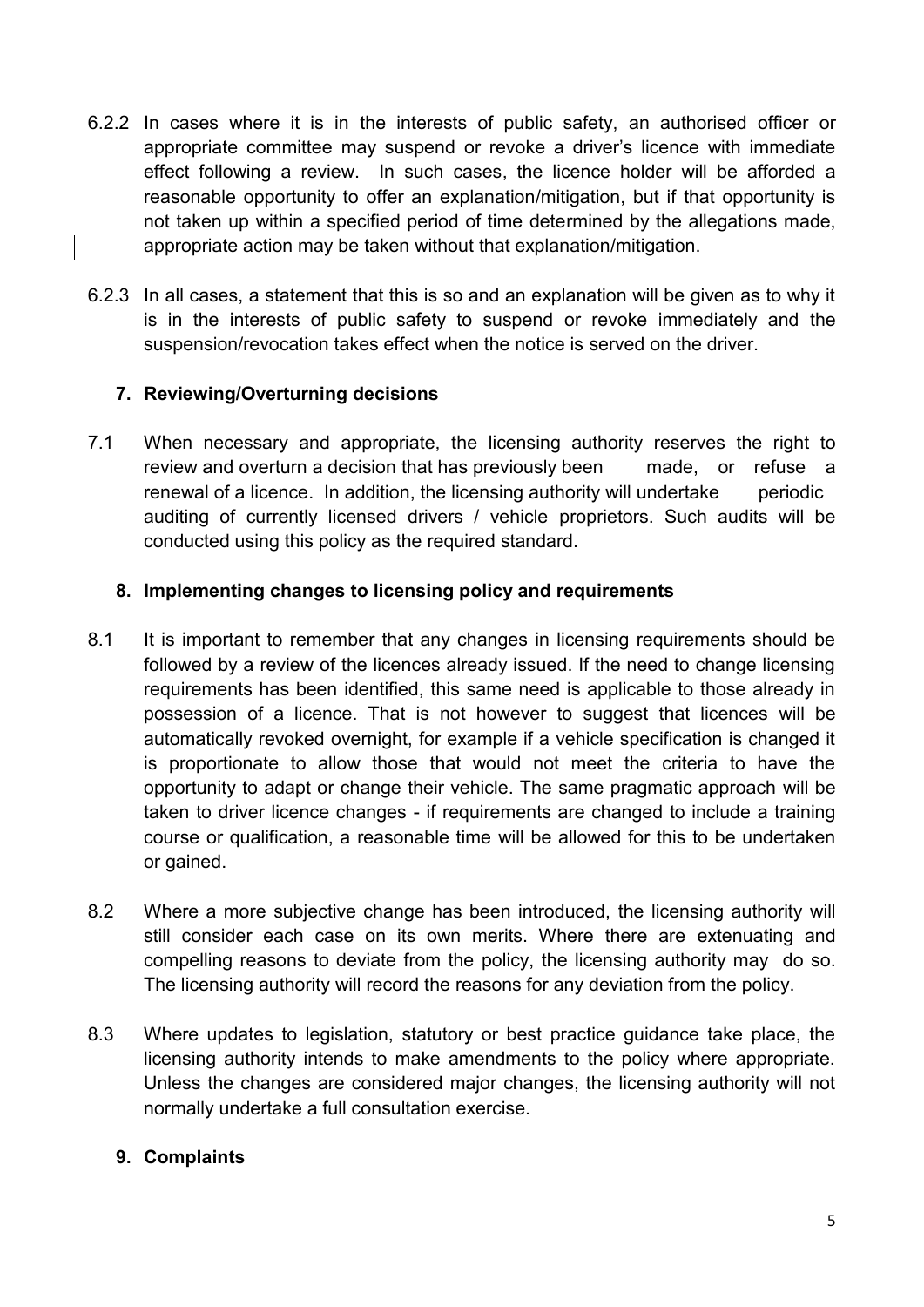9.1 A complaint relating to the conduct of an operator, driver or vehicle proprietor, may, depending on the severity of the allegations, result in a written warning, suspension or revocation of the licence. Complaints can be submitted to the licensing authority and details are available on the Council's website. Consideration will be given to evidence provided by both parties and this may also include patterns of poor behaviour, and/or where numerous complaints have been received by the licensing authority and/or Operator.

## **10. Previous Conduct**

- 10.1 Where an applicant who has previously held a licence at this or any other authority or, on review of an existing licence and relevant convictions, has previously been considered by the licensing authority then any decision on a new application or on review can be made by either an authorised officer or appropriate Committee. The authorised officer or Committee will consider any relevant convictions or behaviour that have arisen since any previous application or review. There will be occasions when previously considered convictions or behaviour will be of value and can be referred to in order to indicate a pattern of behaviour which may result in them again being considered in decision making particularly if the conviction(s) or behaviour is/are of a similar nature to those that have arisen since any previous application or review. Patterns of repeated unacceptable behaviour are likely to cause greater concern.
- 10.2 An applicant or licence holder whose application/licence is subject to an appearance before the appropriate Committee will be advised in writing /telephone and/or by email of the date and time of the meeting. He or she has the right to appear in person at the hearing to give verbal or written information in support of the application/licence and to be represented if required. If the applicant or licence holder fails to attend the review hearing without reasonable excuse, the determination or review will normally proceed in his or her absence. At the hearing, the authorised officers will produce a report which will include recommendations to the appropriate Committee.
- 10.3 In all cases involving suspension, revocation and refusal to grant or renew the applicant or licence holder, there is a right to appeal against the decision of the appropriate Committee or the employees through the Magistrates Court within 21 days beginning with the day on which the decision notice is deemed to have been received by the applicant or licence holder. The decision notice will give reasons for the suspension/revocation or refusal to renew/grant the licence and will also outline the appeal rights.
- 10.4 For the avoidance of doubt where a person is sentenced to a period of imprisonment or detention at a Young Offenders Institution reference to expiry of sentence shall be deemed to mean expiry of the actual term imposed and not any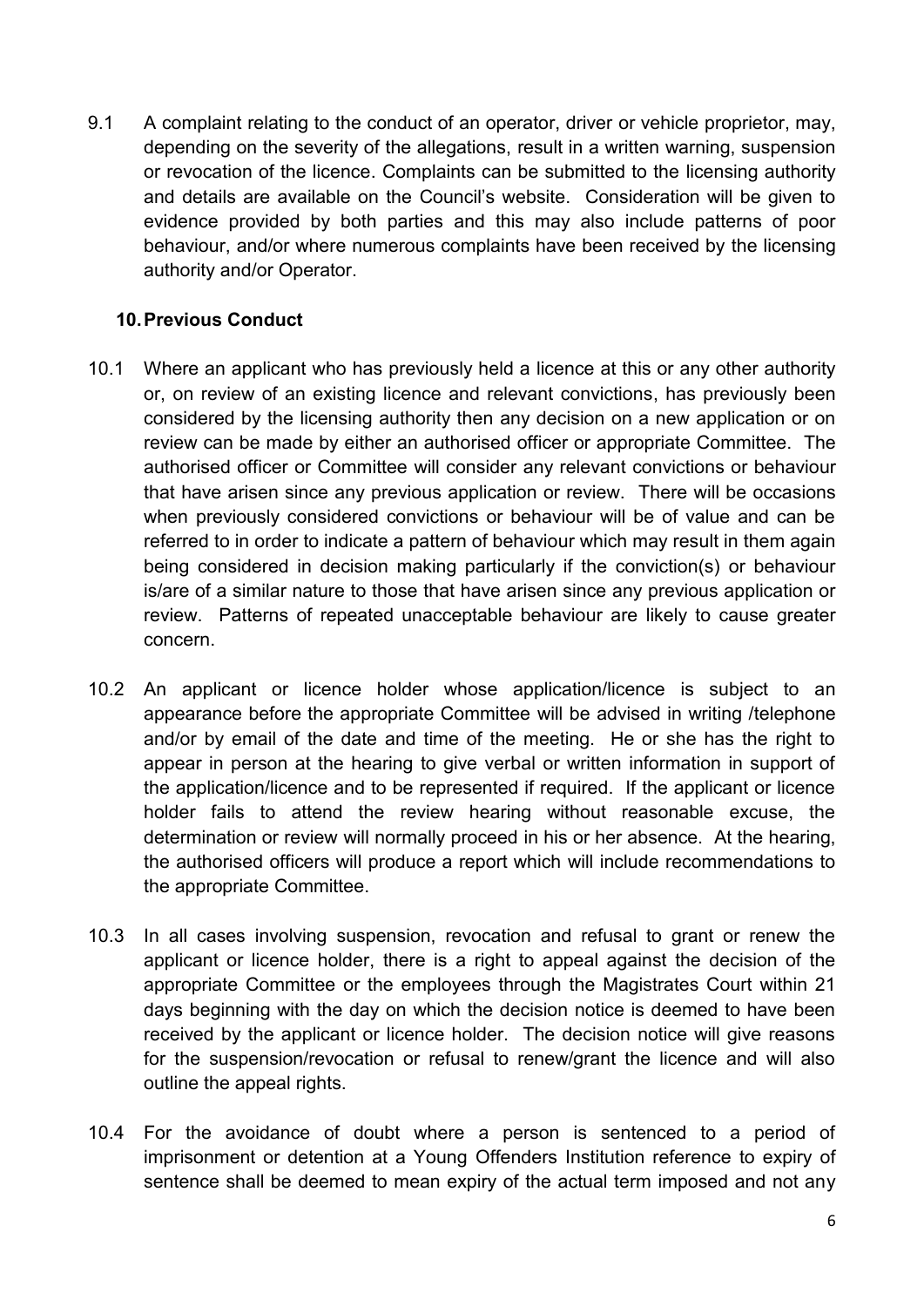earlier release date.

- 10.5 Decisions will normally be made in accordance with these guidelines; however each case will be considered on its merits. Regard will be had to, where applicable to the bullet points in paragraph 2.1 above.
- 10.6 Dependent on the facts and where deemed appropriate an authorised officer may make a decision contrary to that suggested by the policy or where appropriate refer a matter to the appropriate Committee for decision. In these circumstances, reasons will be given and recorded.
- 10.7 Offences listed in the tables below show examples of the type of offence in a particular category. The lists are not exhaustive and offences outside of these examples may be considered by authorised officers or the appropriate Committee.

## **11. Other Testing**

- 11.1 Hackney carriage and private hire vehicle drivers should be able to communicate satisfactorily in English (both orally and in writing) in order to be considered a fit and proper person to hold a licence. Not being able to communicate in English to a satisfactory level may result in the suspension, revocation of or refusal to renew an existing licence or the refusal to grant a new one. A suitable assessment on communication is part of the application process.
- 11.2 In order for an applicant or licence holder to be considered a fit and proper person to hold a licence their standard of driving should be at a satisfactory level which will be determined by a driving assessment for new applicants and existing licence holders where appropriate. This level is to be determined by the licensing authority and in appropriate cases further driver training assessment may be deemed necessary. Evidence of driving ability which is below the satisfactory level required may result in the refusal to grant or renew a licence, or the suspension or revocation of an existing licence.
- 11.3 Applicants or licence holders may be required to undertake medical testing and/ or drug testing at the request of the Council at their own expense and this may be required at short notice.
- 11.4 Applicants for the grant or renewal of a driver's licence will have to undergo an enhanced DBS check, which will also include a check of the barred lists. In the interest of public safety, a licence will not normally be issued to an individual on any of the barred lists. The licensing authority may require drivers to subscribe to the DBS update service which enables a check to be made on the status of a DBS certificate at any time. Checks may be made periodically throughout the duration of the licence. These checks may include police checks.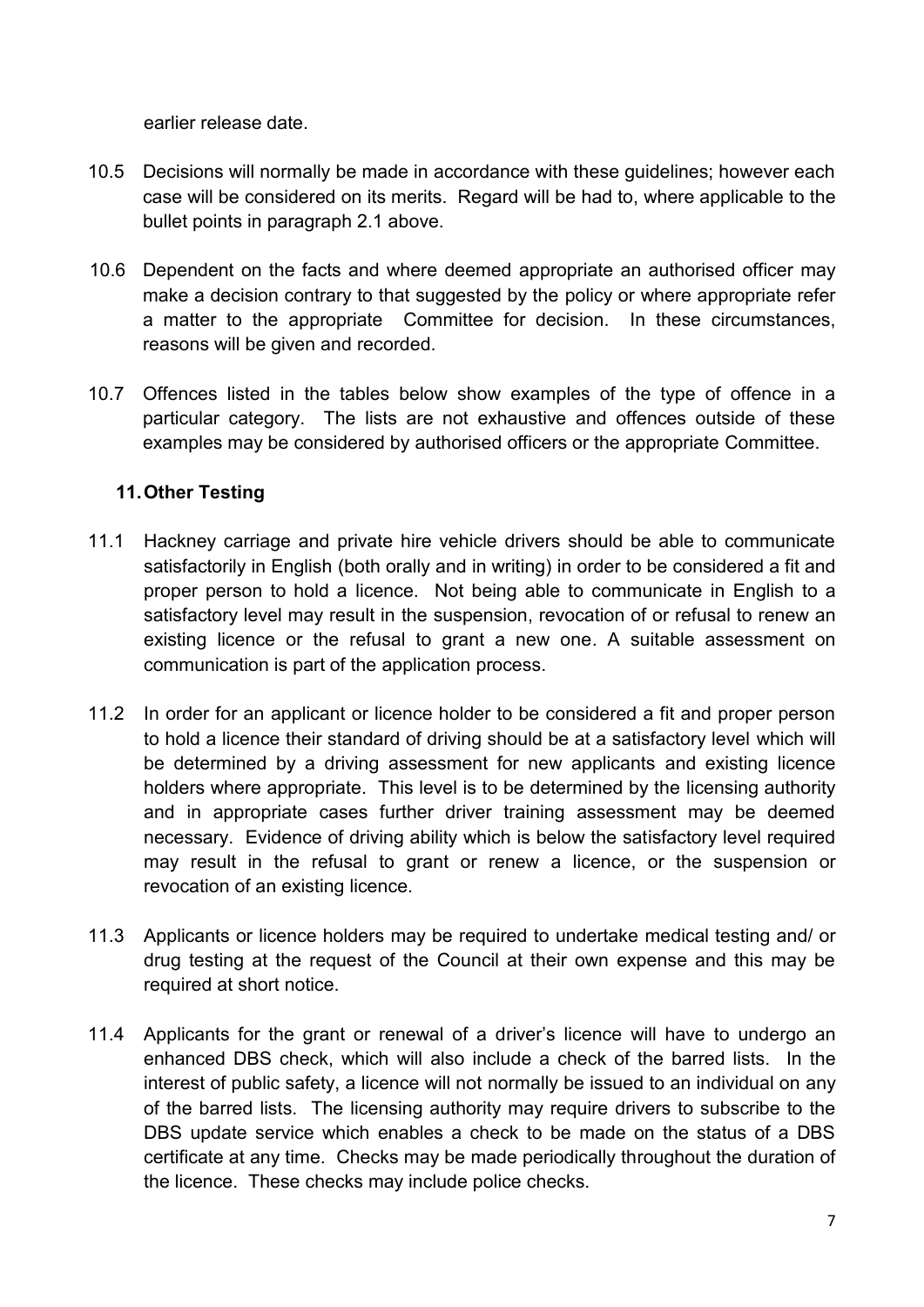# **12. Training**

- 12.1 Those within the industry can be an asset in the detection and prevention of abuse or neglect of children and vulnerable adults, so all applicants, drivers and operators will be required to undertake safeguarding training. This training will also include other forms of safeguarding understanding such as wider exploitation including child sexual exploitation, human trafficking and criminal exploitation including 'county lines' drug trafficking whereby vulnerable people, often children, are exploited by gangs to move and store drugs and money across the country. This training also needs to be centred around 'contextual safeguarding' wherein drivers and operators understand the context of how children and young people can be harmed and abused by the people they meet and at places they are taken to.
- 12.2 Applicants, drivers and operators may be requested to undergo other forms of training such as disability awareness training, and may also be required to undertake refresher training in certain subjects or circumstances.

# **13. Determination of Action to be Taken**

13.1 In determining the course of action to be taken in connection with an application for or the review of any driver's or operator's licence, the following sanctions will be applied as a guide. In all cases the stated period for suspension, revocation or refusal refers to the period free of conviction, not including any custodial sentence imposed.

# **13.2 Minor Traffic Offences**

 The Licensing Authority takes driving offences very seriously, particularly when the applicant displays a pattern of offences.

A minor traffic or vehicle related offence is generally one which does not involve loss of life, driving under the influence of drink or drugs, driving whilst using a mobile device, and has not resulted in injury to any person or damage to any property (including vehicles). This is not an exhaustive list, and may be subject to change, and there may be circumstances where an offence listed here is considered to be a major offence and will be treated accordingly.

| <b>Construction and use offences</b> |                                                                                                                                                                                                  |
|--------------------------------------|--------------------------------------------------------------------------------------------------------------------------------------------------------------------------------------------------|
|                                      |                                                                                                                                                                                                  |
| <b>CU10</b>                          | Using a vehicle with defective brakes                                                                                                                                                            |
| <b>CU20</b>                          | Causing or likely to cause danger by<br>reason of use of unsuitable vehicle or<br>using a vehicle with parts or accessories<br>(excluding brakes, steering or tyres) in a<br>dangerous condition |
| CU <sub>30</sub>                     | Using a vehicle with defective tyre(s)                                                                                                                                                           |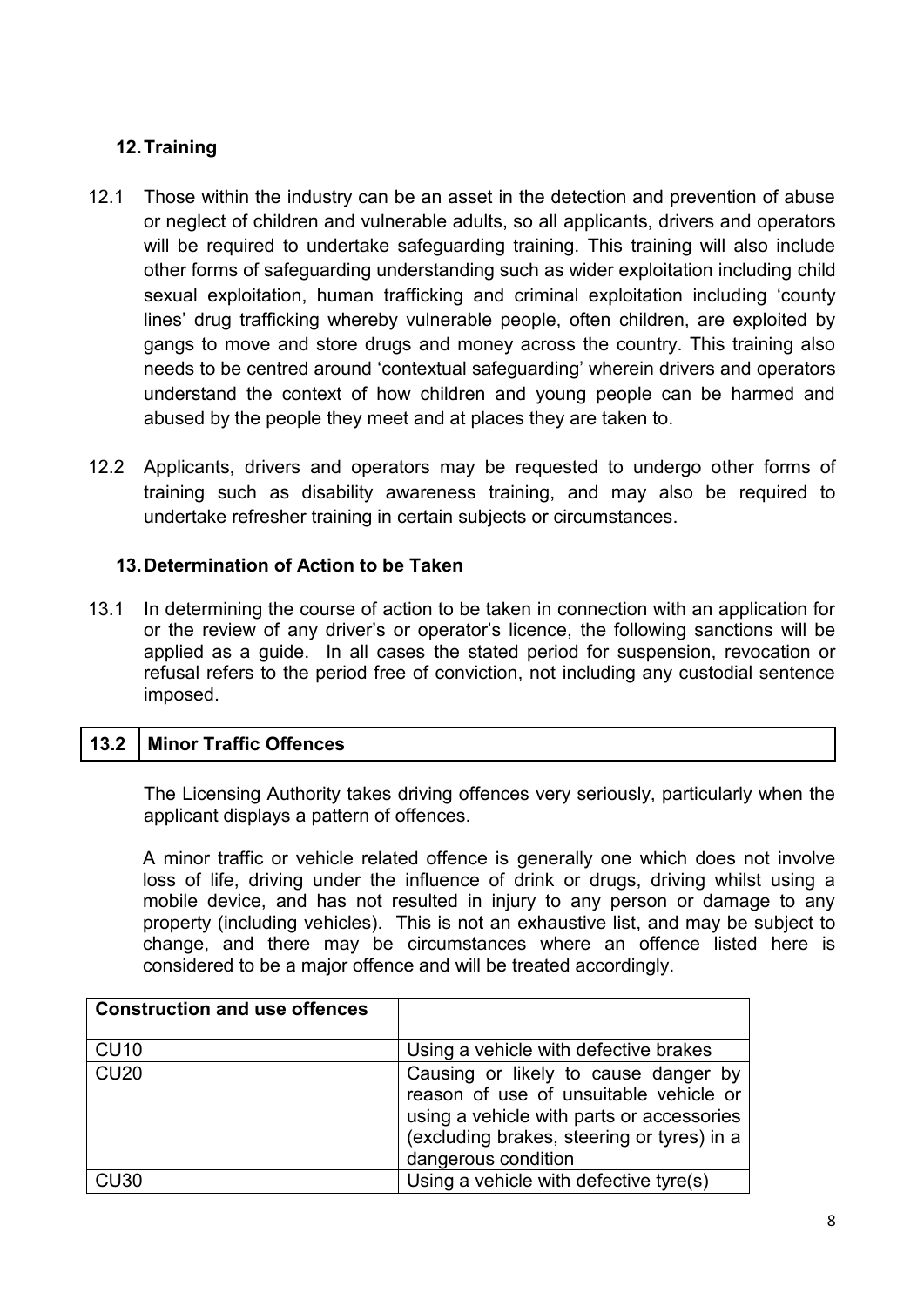| <b>CU40</b>                   | Using a vehicle with defective steering                                                                                    |
|-------------------------------|----------------------------------------------------------------------------------------------------------------------------|
| <b>CU50</b>                   | Causing or likely to cause danger by<br>reason of load or passengers                                                       |
| <b>Insurance offences</b>     |                                                                                                                            |
| <b>IN10</b>                   | Using a vehicle uninsured against third<br>party risks                                                                     |
| <b>Licence offences</b>       |                                                                                                                            |
| <b>LC20</b>                   | Driving otherwise than in accordance<br>with a licence                                                                     |
| <b>LC30</b>                   | Driving after making a false declaration<br>about fitness when applying for a<br>licence                                   |
| <b>LC40</b>                   | Driving a vehicle having failed to notify a<br>disability                                                                  |
| <b>LC50</b>                   | Driving after a licence has<br>been<br>cancelled (revoked) or refused<br>on<br>medical grounds                             |
| <b>Miscellaneous offences</b> |                                                                                                                            |
| <b>MS10</b>                   | Leaving a vehicle in a dangerous<br>position                                                                               |
| <b>MS20</b>                   | Unlawful pillion riding                                                                                                    |
| <b>MS30</b>                   | Play street offences                                                                                                       |
| <b>MS60</b>                   | Offences not covered by other codes<br>(including offences relating to breach of<br>requirements as to control of vehicle) |
| <b>MS70</b>                   | Driving with uncorrected defective<br>eyesight                                                                             |
| <b>MS80</b>                   | Refusing to submit to an eyesight test                                                                                     |
| <b>MS90</b>                   | Failure to give informative as to identify<br>of driver etc                                                                |
| <b>Motorway offences</b>      |                                                                                                                            |
| <b>MW10</b>                   | Contravention<br>of<br>special<br>roads<br>regulations (exceeding speed limits)                                            |
| <b>Pedestrian crossings</b>   |                                                                                                                            |
| <b>PC10</b>                   | Undefined contravention of pedestrian<br>crossing regulations                                                              |
| <b>PC20</b>                   | Contravention of pedestrian crossing<br>regulations with moving vehicle                                                    |
| <b>PC30</b>                   | Contravention of pedestrian crossing<br>regulations with stationary vehicle                                                |
| <b>Speed limits</b>           |                                                                                                                            |
| <b>SP10</b>                   | Exceeding goods vehicle speed limits                                                                                       |
| <b>SP20</b>                   | Exceeding speed limit for type of vehicle<br>(excluding goods or passenger vehicles)                                       |
| <b>SP30</b>                   | Exceeding statutory speed limit on a                                                                                       |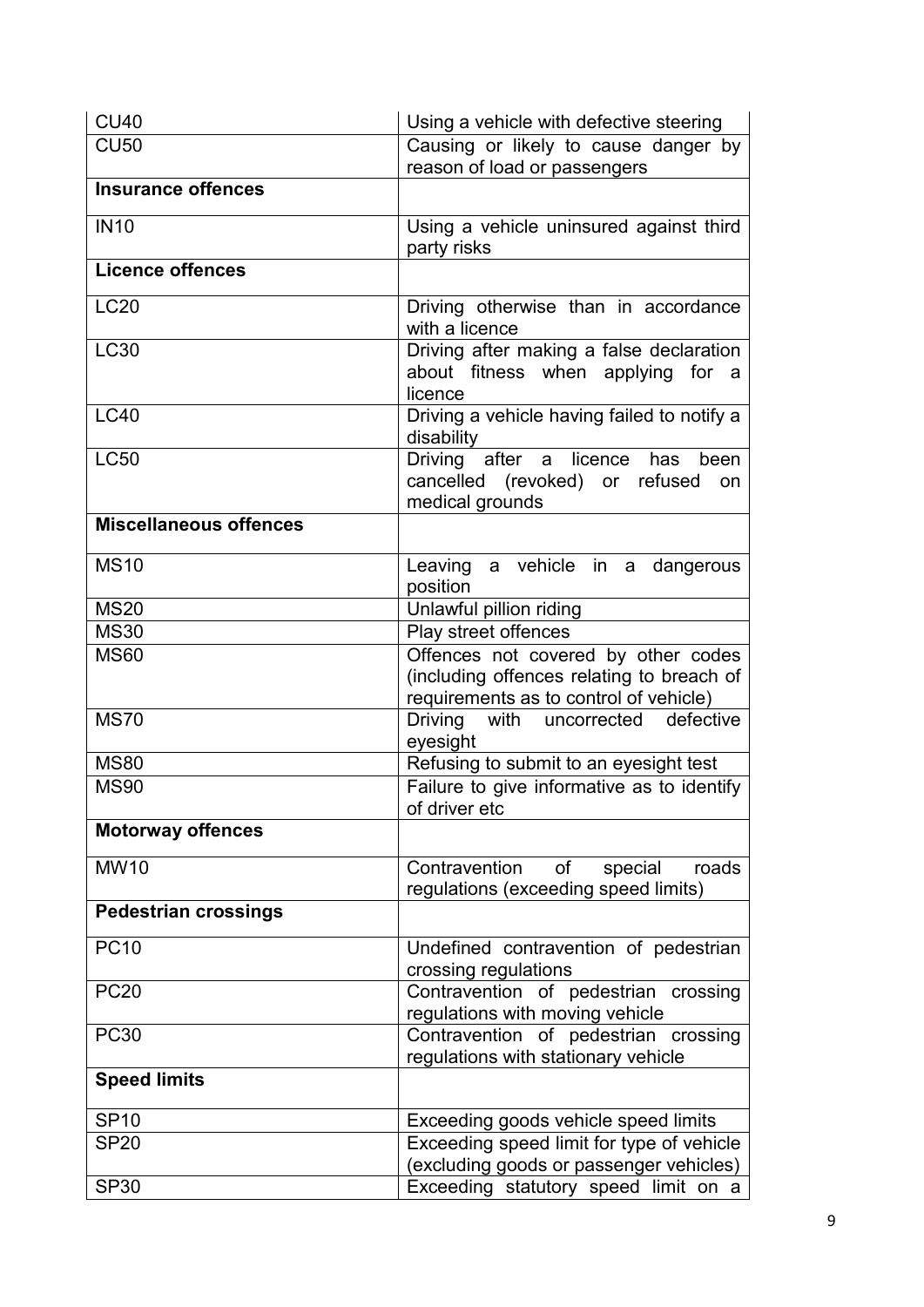|                                     | public road                                                                                                 |
|-------------------------------------|-------------------------------------------------------------------------------------------------------------|
| <b>SP40</b>                         | Exceeding passenger vehicle<br>speed<br>limit                                                               |
| <b>SP50</b>                         | Exceeding speed limit on a motorway                                                                         |
| <b>Traffic directions and signs</b> |                                                                                                             |
| <b>TS10</b>                         | Failing to comply with traffic light signals                                                                |
| <b>TS20</b>                         | Failing to comply with double white lines                                                                   |
| <b>TS30</b>                         | Failing to comply with 'stop' sign                                                                          |
| <b>TS40</b>                         | Failing to comply with direction of a<br>constable/warden                                                   |
| <b>TS50</b>                         | Failing to comply with traffic<br>sign<br>(excluding 'stop' signs, traffic lights or<br>double white lines) |
| <b>TS60</b>                         | Failing to comply with a school crossing<br>patrol sign                                                     |
| <b>TS70</b>                         | Undefined failure to comply with a traffic<br>direction sign                                                |

Where an applicant or licence holder has points on their DVLA licence or has been issued a FPN for minor traffic or similar offences, the following sanctions will be enforced:

| 3 points    | written warning to be kept on file                                        |
|-------------|---------------------------------------------------------------------------|
| 6-8 points  | - relevant educational rehabilitation course approved by officers (at     |
|             | driver's expense)                                                         |
| 9-11 points | - Fit and proper decision – potential suspension for specified period (3) |
|             | - 12 months) to be determined by the concerns/severity/history and in     |
|             | line with policy guidance.                                                |
| 12 points - | revocation or refusal to renew                                            |

## **13.3 "Totting Up" – Section 35 Road Traffic Offenders Act 1988**

 If the total number of penalty points reaches 12 or more within 3 years the driver is liable to be disqualified from driving under the "Totting Up" procedure.

- (a) A new licence will not normally be granted for 7 years following the expiration of the disqualification period or if not disqualified 7 years from the date of the conviction, caution or in the absence of these the date of the offence or relevant incident and a road risk assessment may have to be satisfactorily completed prior to a licence being granted.
- (b) *Repeat totting up offences* will normally revoke or refuse to renew. A new licence will not normally be granted.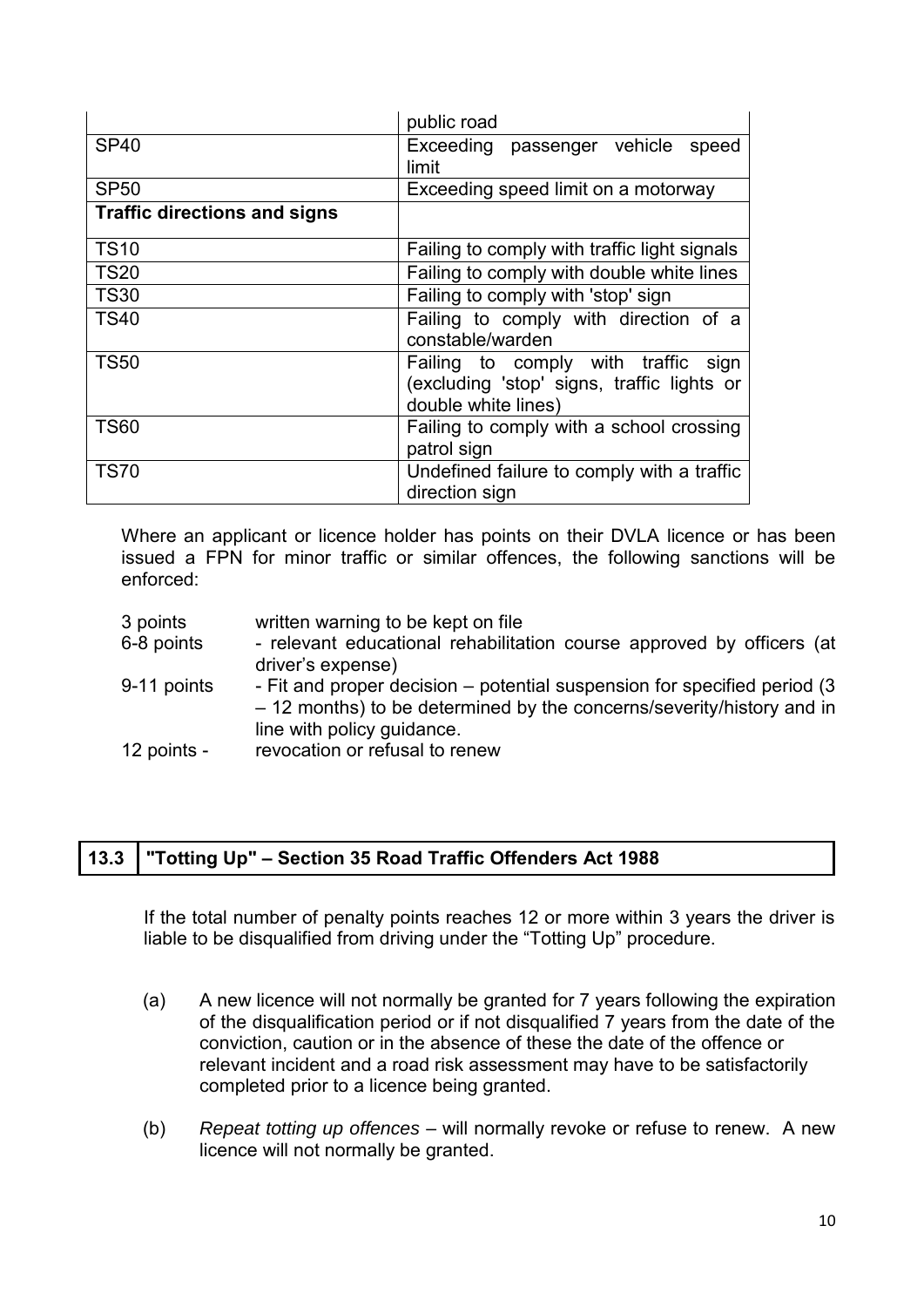## **13.4 Major Traffic Offences (Other than drink driving and drug offences)**

 A major traffic offence is a road traffic offence (other than for touting and drink driving) that can result in four or more penalty points and/or a period of disqualification and/or imprisonment.

For the purpose of these guidelines the following motor offences are classed as 'Major Traffic offences'. However, this is not an exhaustive list and is subject to change.

| <b>Accident offences</b>             |                                                                                                       |  |
|--------------------------------------|-------------------------------------------------------------------------------------------------------|--|
| <b>AC10</b>                          | Failing to stop after an accident                                                                     |  |
| <b>AC20</b>                          | Failing to give particulars or report an<br>accident within 24 hours                                  |  |
| <b>AC30</b>                          | Undefined accident offences                                                                           |  |
| <b>Disqualified driver</b>           |                                                                                                       |  |
| <b>BA10</b>                          | Driving while disqualified by order of court                                                          |  |
| <b>BA30</b>                          | Attempting to drive while disqualified by<br>order of court                                           |  |
| <b>BA40</b>                          | Causing death by driving while disqualified                                                           |  |
| <b>BA60</b>                          | Causing serious injury by driving while<br>disqualified                                               |  |
| <b>Careless driving</b>              |                                                                                                       |  |
| <b>CD10</b>                          | Driving without due care and attention                                                                |  |
| <b>CD20</b>                          | Driving without reasonable consideration<br>for other road users                                      |  |
| <b>CD30</b>                          | Driving without due care and attention or<br>without reasonable consideration for other<br>road users |  |
| <b>CD40</b>                          | Causing death through careless driving<br>when unfit through drink                                    |  |
| <b>CD50</b>                          | Causing death by careless driving when<br>unfit through drugs                                         |  |
| <b>CD60</b>                          | Causing death by careless driving with<br>alcohol level above the limit                               |  |
| <b>CD70</b>                          | Causing death by careless driving then<br>failing to supply a specimen for alcohol<br>analysis        |  |
| <b>CD80</b>                          | Causing<br>death<br>by<br>careless,<br>or<br>inconsiderate, driving                                   |  |
| CD <sub>90</sub>                     | Causing death by driving: unlicensed,<br>disqualified or uninsured drivers                            |  |
| <b>Construction and use offences</b> |                                                                                                       |  |
| <b>CU80</b>                          | Breach of requirements as to control of the<br>vehicle, such as using a mobile phone                  |  |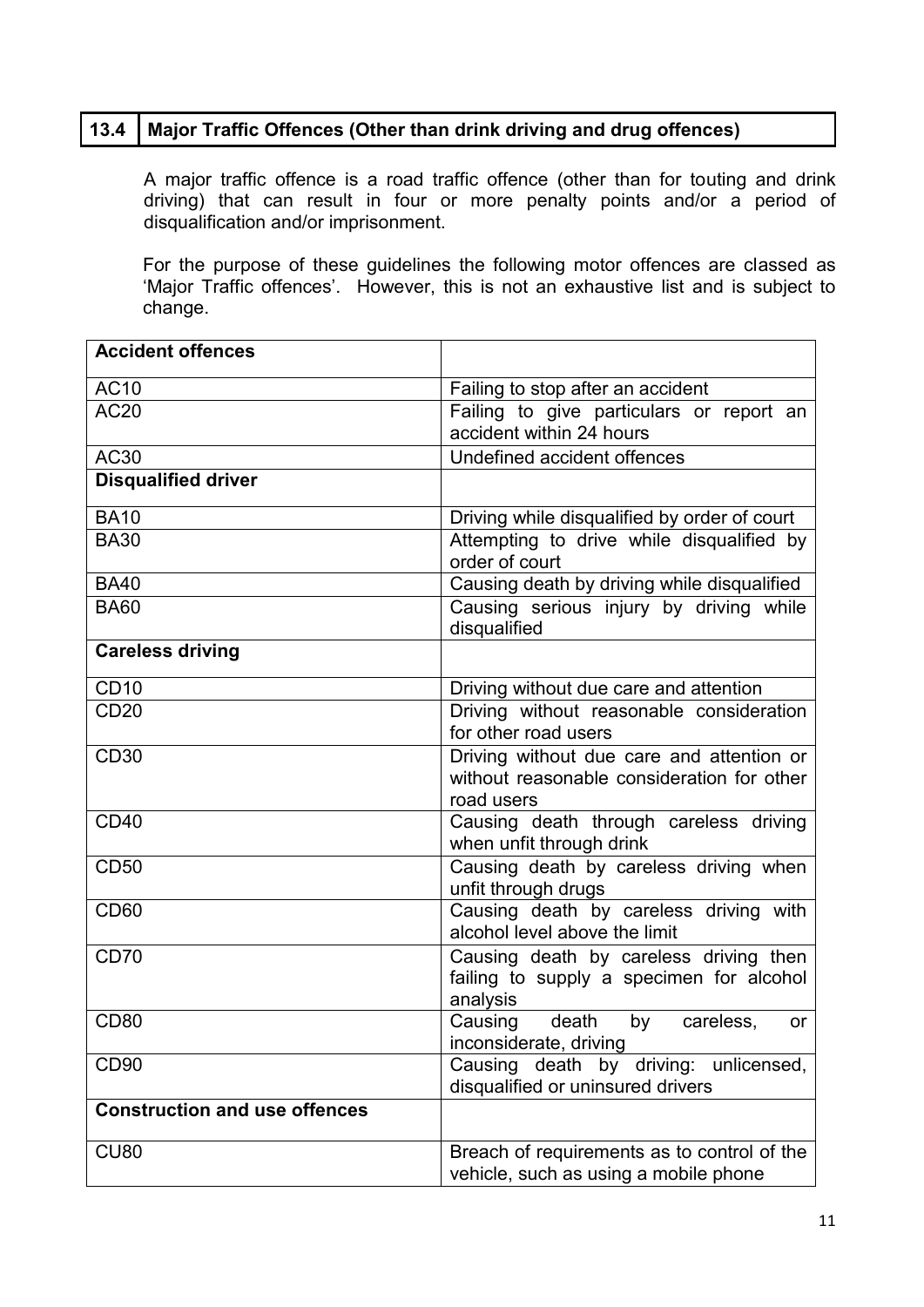| <b>Reckless/Dangerous driving</b> |                                                                                                                                                                                 |  |  |
|-----------------------------------|---------------------------------------------------------------------------------------------------------------------------------------------------------------------------------|--|--|
| <b>DD10</b>                       | Causing serious injury<br>by<br>dangerous<br>driving                                                                                                                            |  |  |
| <b>DD40</b>                       | Dangerous driving                                                                                                                                                               |  |  |
| <b>DD60</b>                       | Manslaughter or culpable homicide while<br>driving a vehicle                                                                                                                    |  |  |
| <b>DD80</b>                       | Causing death by dangerous driving                                                                                                                                              |  |  |
| <b>DD90</b>                       | <b>Furious driving</b>                                                                                                                                                          |  |  |
| <b>Drink</b>                      |                                                                                                                                                                                 |  |  |
| <b>DR10</b>                       | Driving or attempting to drive with alcohol<br>level above limit                                                                                                                |  |  |
| <b>DR20</b>                       | Driving or attempting to drive while unfit<br>through drink                                                                                                                     |  |  |
| <b>DR30</b>                       | Driving or attempting to drive then failing to<br>supply a specimen for analysis                                                                                                |  |  |
| <b>DR31</b>                       | Driving or attempting to drive to drive then<br>refusing to give permission for analysis of a<br>blood sample that was taken without<br>consent due to incapacity               |  |  |
| <b>DR61</b>                       | Refusing to give permission for analysis of<br>a blood sample that was taken without<br>consent due to incapacity in circumstances<br>other than driving or attempting to drive |  |  |
| <b>DR40</b>                       | In charge of a vehicle while alcohol level<br>above limit                                                                                                                       |  |  |
| <b>DR50</b>                       | In charge of a vehicle while unfit through<br>drinking                                                                                                                          |  |  |
| <b>DR60</b>                       | Failure to provide a specimen for analysis<br>in circumstances other than driving or<br>attempting to drive                                                                     |  |  |
| <b>DR70</b>                       | Failing to provide specimen for breath test                                                                                                                                     |  |  |
| <b>Drugs</b>                      |                                                                                                                                                                                 |  |  |
| <b>DG10</b>                       | Driving or attempting to drive with drug<br>level above the specified limit                                                                                                     |  |  |
| <b>DG60</b>                       | Causing death by careless driving with<br>drug level above the limit                                                                                                            |  |  |
| <b>DR80</b>                       | Driving or attempting to drive when unfit<br>through drugs                                                                                                                      |  |  |
| <b>DG40</b>                       | In charge of a vehicle while drug level<br>above specified limit                                                                                                                |  |  |
| <b>DR90</b>                       | In charge of a vehicle when unfit through<br>drugs                                                                                                                              |  |  |
| Theft or unauthorised taking      |                                                                                                                                                                                 |  |  |
| <b>UT50</b>                       | Aggravated taking of a vehicle                                                                                                                                                  |  |  |
| <b>Mutual recognition' codes</b>  |                                                                                                                                                                                 |  |  |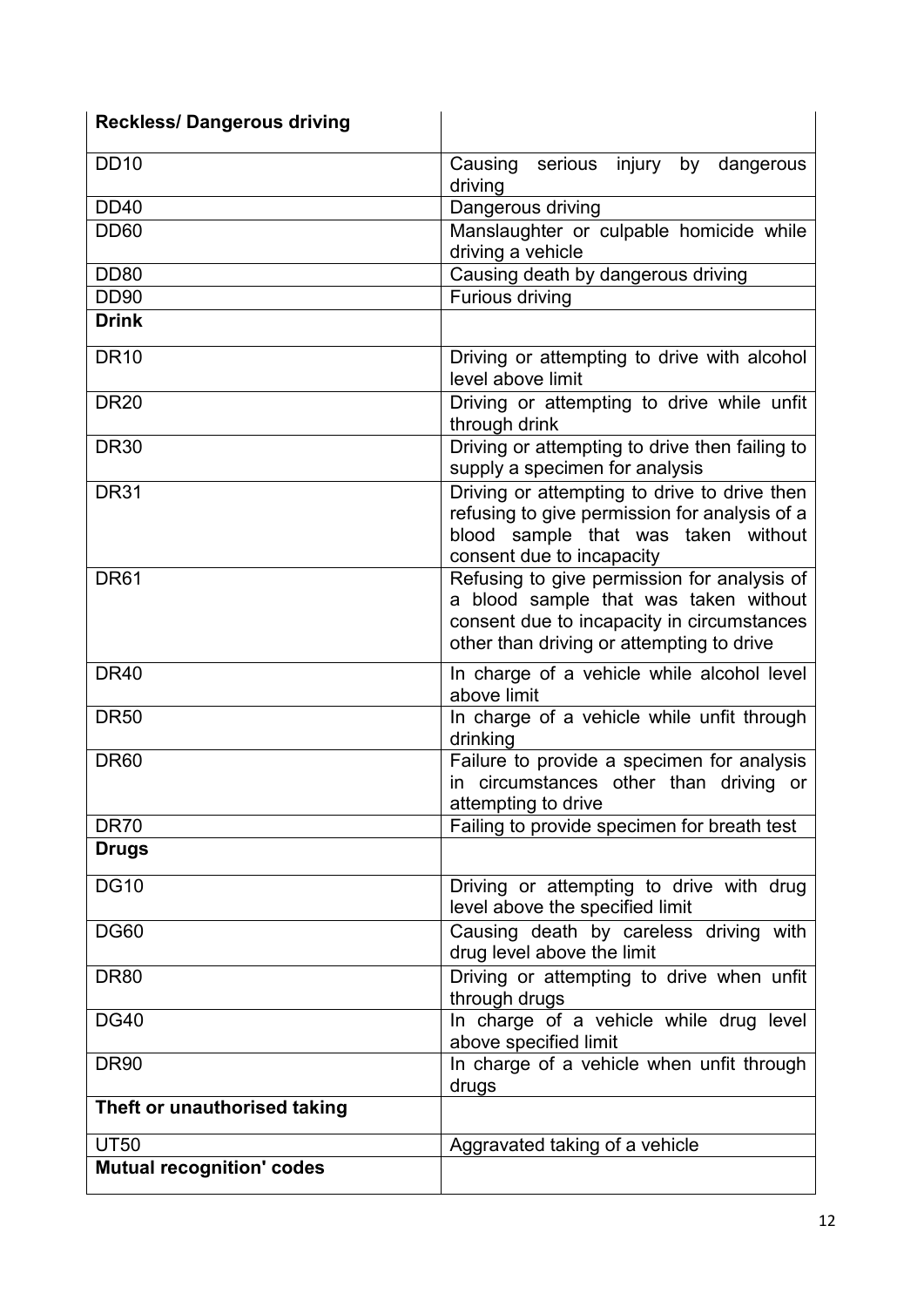| <b>MR09</b> | Reckless or dangerous driving (whether or<br>not resulting in death, injury or serious risk)                                                                 |
|-------------|--------------------------------------------------------------------------------------------------------------------------------------------------------------|
| <b>MR19</b> | Wilful failure to carry out the obligation<br>places on driver after being involved in a<br>road accident (hit or run)                                       |
| <b>MR29</b> | Driving a vehicle while under the influence<br>of alcohol or other substance affecting or<br>diminishing the mental and<br>physical<br>abilities of a driver |
| <b>MR39</b> | Driving a vehicle faster than the permitted<br>speed                                                                                                         |
| <b>MR49</b> | Driving a vehicle whilst disqualified                                                                                                                        |
| <b>MR59</b> | Other conduct constituting an offence for a<br>which a driving disqualification has been<br>imposed by the State of Offence                                  |

- (a) *First offence* will normally revoke or refuse to renew. A new licence will not normally be granted for 7 years following the expiration of the disqualification period or if not disqualified 7 years from the date of conviction, caution or in the absence of these the date of the last offence or relevant incident.
- (b) *Repeat offences* will normally revoke or refuse to renew. A new licence will not normally be granted for 12 years following the expiration of the last disqualification period or if not disqualified 12 years from the date of the most recent conviction, caution or in the absence of these the date of the last offence or relevant incident.

# **13.5 Drink Driving Offences and Driving under the Influence of Drugs**

Any drink driving or drug related driving offence is treated very seriously by the licensing authority. An offence of this nature is highly relevant to the individual's role as a hackney carriage or private hire driver.

- (a) *First offence* will normally revoke or refuse to renew. A new licence will not normally be granted for 7 years following the expiration of the disqualification period or if not disqualified 7 years from the date of conviction, caution or in the absence of these the date of the last offence or relevant incident.
- (b) *Repeat offences* will normally revoke or refuse to renew. A new licence will not normally be granted for 12 years following the expiration of the last disqualification period or if not disqualified 12 years from the date of conviction, caution or in the absence of these the date of the last offence or relevant incident.

## **13.6 Anti-Social Behaviour and Public Order Offences**

Drivers of hackney carriages and private hire vehicles should display a measured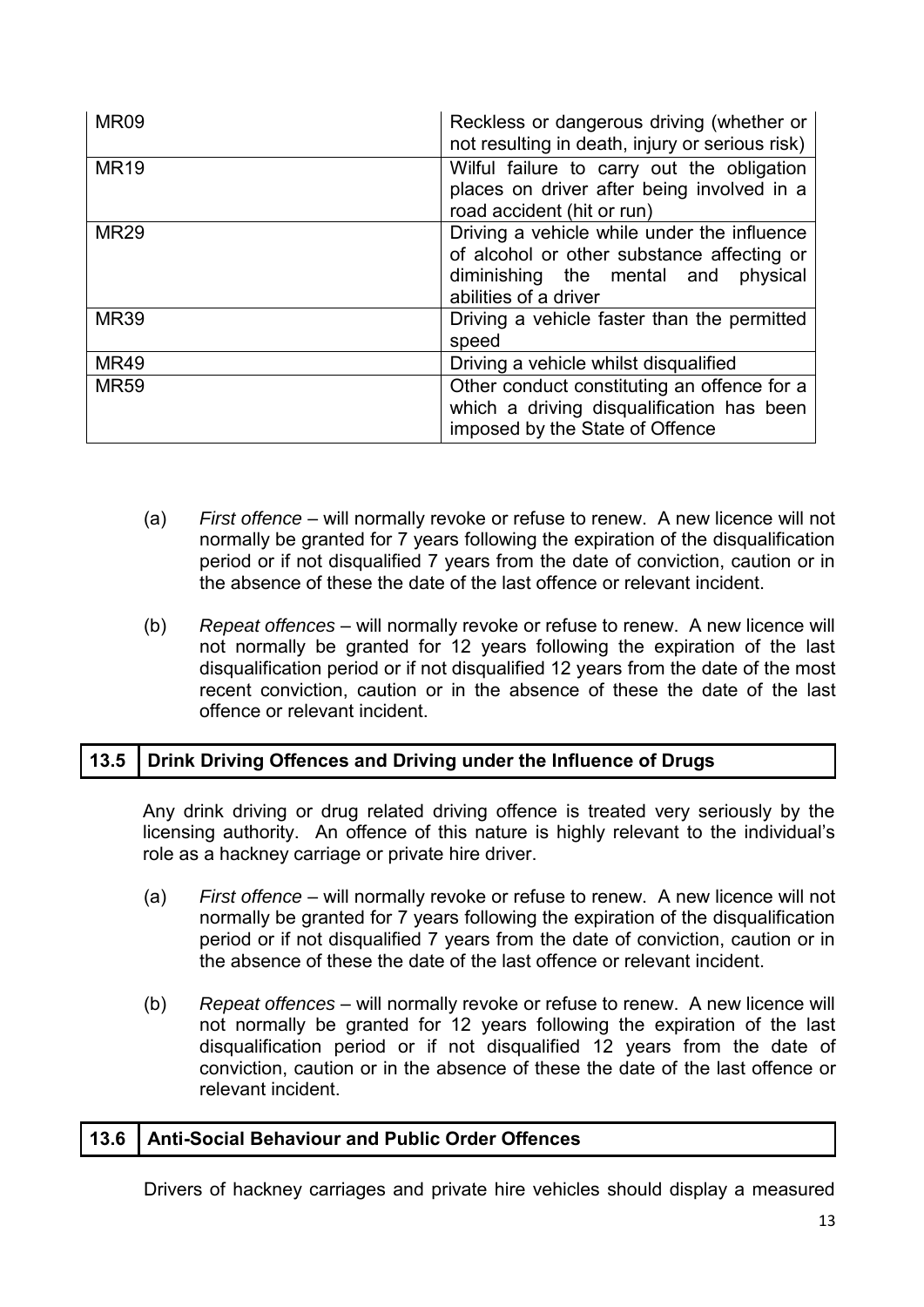and calming manner in the face of provocation and difficult situations.

- (a) *First offence* will normally suspend for up to 12 months or refuse to renew. A new licence will not normally be granted for 12 months following the date of conviction, caution or in the absence of these the date of the last offence or relevant incident.
- (b) *Repeat offences* will normally revoke or refuse to renew. A new licence will not normally be granted for 5 years following the date of conviction, caution or in the absence of these the date of the last offence or relevant incident.

# **13.7 Drug Related Offences**

Possession of illegal drugs or other drug related offences (excluding the dealing, manufacture or supply of drugs, for which there is a separate guideline at 13.8), the applicant will normally be required to satisfy the licensing authority that they are free of addiction subject to a licence being granted.

- (a) *First offence* will normally revoke or refuse to renew. A new licence will not normally be granted for 5 years following the date of conviction, caution, expiry of a prison sentence or in the absence of these the date of the last offence or relevant incident. In these circumstances, any applicant will have to undergo drugs testing at their own expense to demonstrate that they are not using controlled drugs.
- (b) *Repeat offences* will normally revoke or refuse to renew. A new licence will not normally be granted for 7 years following the date of conviction, caution, expiry of a prison sentence or in the absence of these the date of the last offence or relevant incident. In these circumstances, any applicant will have to undergo drugs testing at their own expense to demonstrate that they are not using controlled drugs.

#### **13.8 Dealing/Manufacture/Supply of Drugs**

 Due to the nature of work carried out in the hackney carriage and private hire industry, the dealing, manufacture or supply of drugs is treated very seriously and will normally preclude a licence being issued for a considerable time.

- (a) *First offence* will normally revoke or refuse to renew. A new licence will not normally be granted for 10 years following the date of conviction, caution, expiry of a prison sentence or in the absence of these the date of the last offence or relevant incident.
- (b) *Repeat offences* will normally revoke or refuse to renew. A new licence will not normally be granted.

## **13.9 Public Indecency Offences**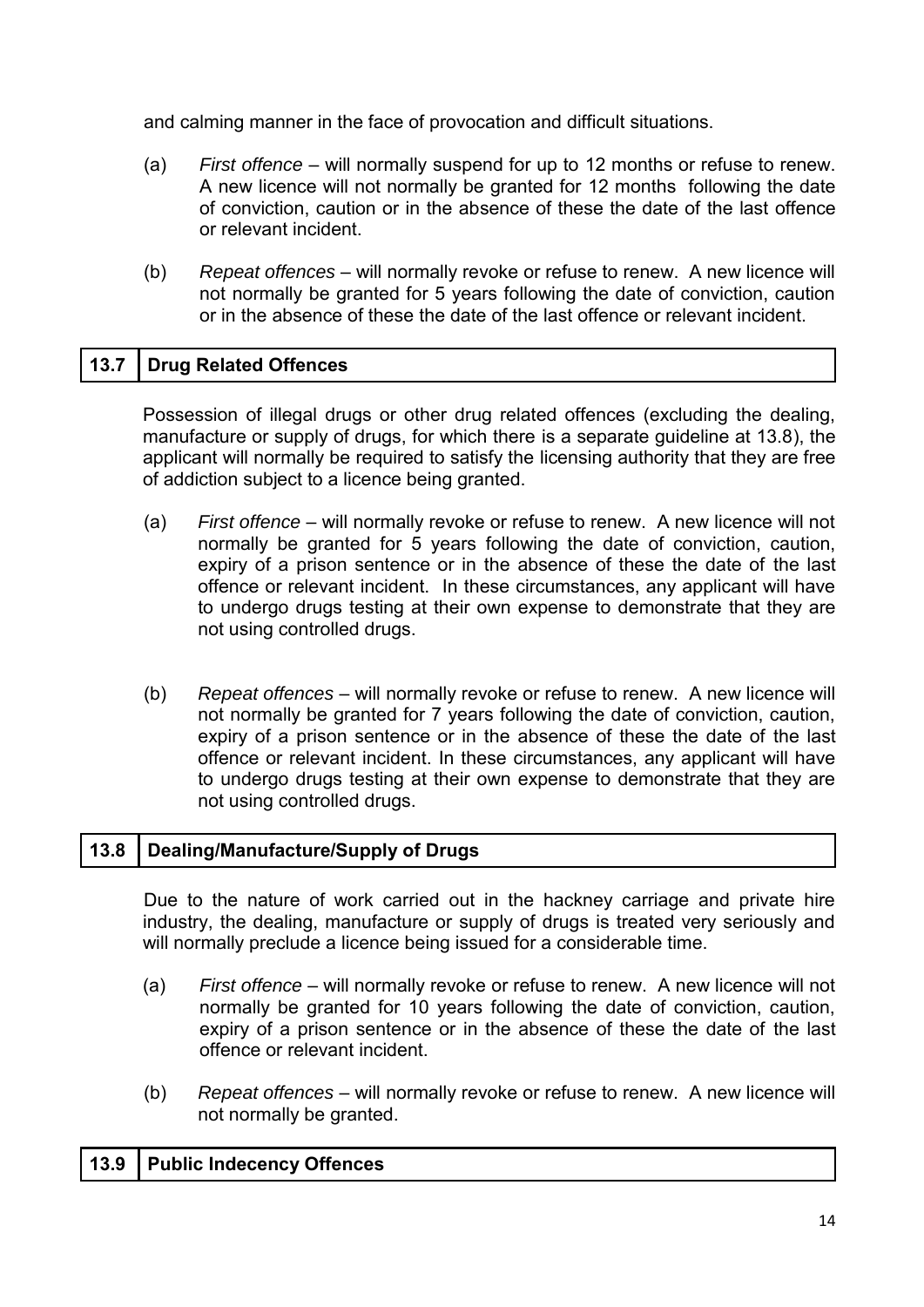Public indecency relates to an act or display which is obscene or disgusting to an extent which outrages minimum standards of public decency in contemporary society and is in a place accessible to or in view of the public.

Indecency offences of a sexual nature will normally be dealt with under the Sexual Offences Guidelines.

The holder of a proprietors, operators and/or private hire or hackney carriage drivers licence are in a position of trust and hackney carriage/private hire drivers often work in isolation with members of society. Therefore, any offence for indecency is treated very seriously.

- (a) *First offence* will normally revoke or refuse to renew. A new licence will not normally be granted for 7 years following the date of conviction, caution, expiry of a prison sentence or in the absence of these the date of the last offence or relevant incident.
- (b) *Repeat offences* will normally revoke or refuse to renew. A new licence will not normally be granted.

#### **13.10 Sexual Offences**

The holder of a proprietors, operators and/or private hire or hackney carriage drivers licence are in a position of trust and hackney carriage/private hire drivers often work in isolation with members of society.

The licensing authority seeks to minimise risks associated with these persons and for that reason a more serious view will be taken where sexual offences occur.

Decisions relating to the determination of an application or review of an existing licence will be informed by discussions with the Police and/ or Solihull's Adult's and Children's Safeguarding Services.

 The licensing authority will not normally grant a licence to any applicant who is currently on the Sex Offenders Register or on any 'barred' list.

Any offence(s)/conviction(s)/caution(s) or behaviour of a sexual nature against any person will normally result in revocation or refuse to renew. A new licence will not normally be granted.

## **13.11 Dishonesty**

All applicants and licence holders are expected to be persons of trust. For these reasons a serious view is taken of any offences involving dishonesty. As per 13.19, dishonesty by any applicant as part of the application process (failure to disclose convictions, false names or addresses or falsified references) will normally result in a licence being refused or if a licence has been granted it will normally be suspended or revoked and may result in prosecution.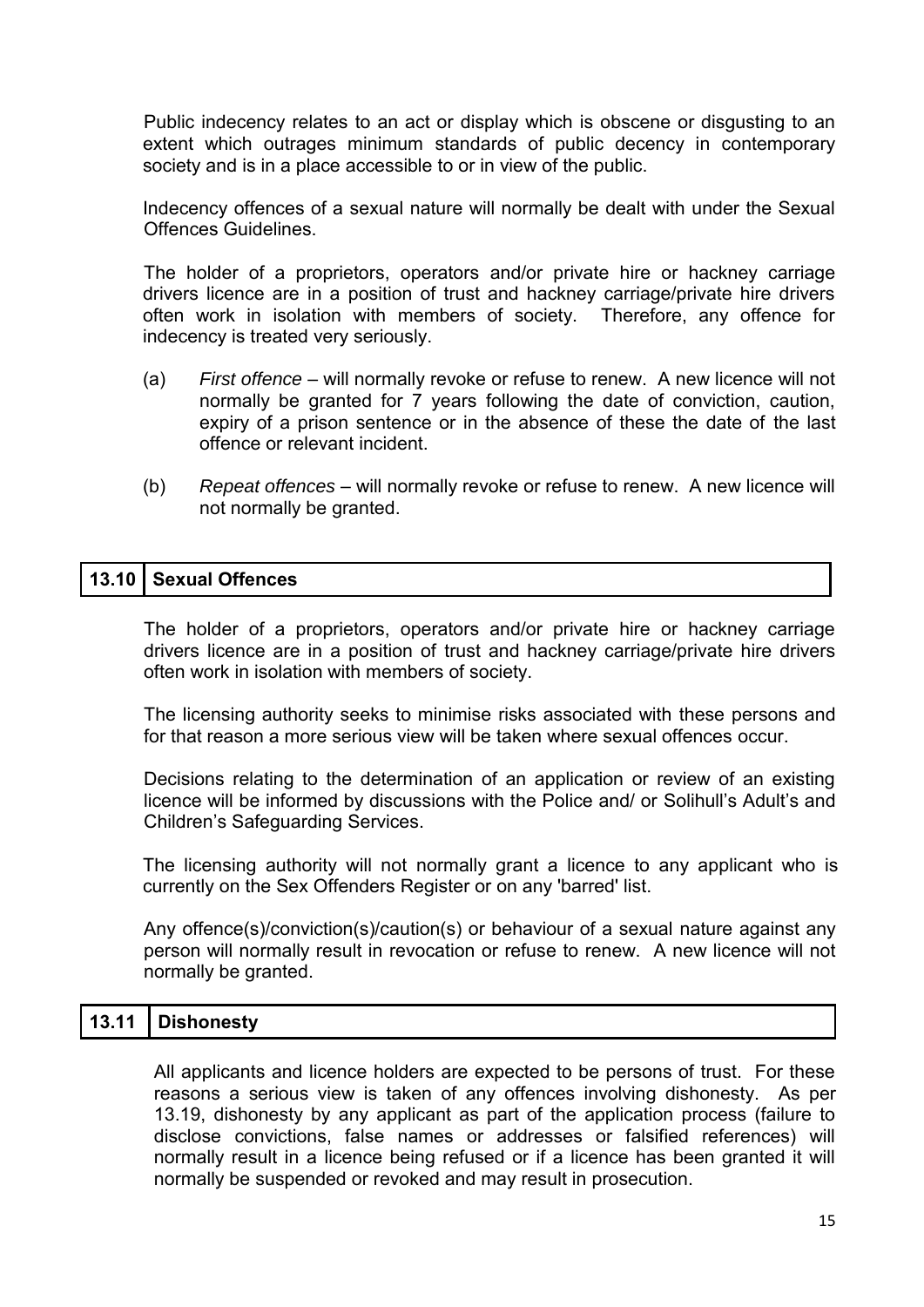For the purpose of this policy the following are examples of offences involving 'Dishonesty':

- Theft
- Burglary.
- Fraud.
- Benefit fraud (including offences under Section 111A and 112 of the Social Security Administration Act 1992).
- Handling or receiving stolen goods.
- Forgery (e.g. producing false insurance policy).
- Conspiracy to defraud.
- Obtaining money or property by deception
- Other deception.
- (a) *First offence* will normally revoke or refuse to renew. A new licence will not normally be granted for 7 years following the date of conviction, caution, expiry of a prison sentence or in the absence of these the date of the last offence or relevant incident.
- (b) *Repeat offences* will normally revoke or refuse to renew. A new licence will not normally be granted for 12 years following the date of conviction, caution, expiry of a prison sentence or in the absence of these the date of the last offence or relevant incident.

## **13.12 Obstruction of Police Officer/Authorised Officer (to include failure to surrender to bail)**

(a) *First offence* – will normally suspend for up to 6 months or refuse to renew. A new licence will not normally be granted for 6 months following the date of conviction, caution, expiry of a prison sentence or in the absence of these the date of the last offence or relevant incident.

(b) *Repeat offences* – will normally revoke or refuse to renew. A new licence will not normally be granted for 5 years following the date of conviction, caution, expiry of a prison sentence or in the absence of these the date of the last offence or relevant incident.

## **13.13 Violence**

For the purpose of this policy the following are examples of 'violent offences':

- Battery
- Common assault.
- Affray.
- S5 Public Order Act 1986 offence or distress/harassment, alarm.
- S4 Public Order Act 1986 (fear of provocation of violence).
- S4A Public Order Act 1986 (intentional harassment, alarm or distress).
- Possession of offensive weapon.
- Criminal damage.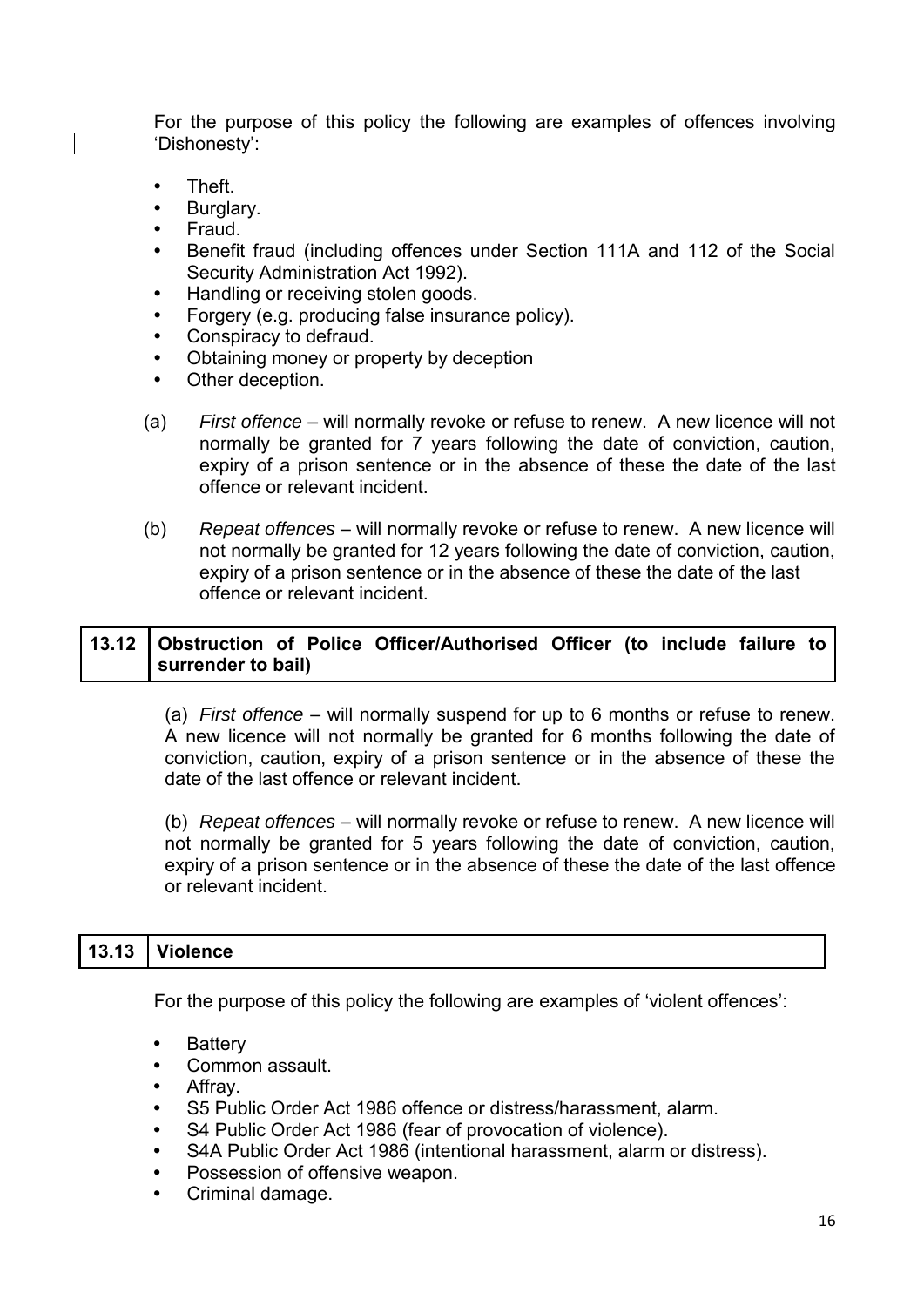- Other violent offences.
- (a) *First offence* will normally revoke or refuse to renew. A new licence will not normally be granted for 7 years following the date of conviction, caution, expiry of a prison sentence or in the absence of these the date of the last offence or relevant incident.
- (b) *Repeat offences* will normally revoke or refuse to renew. A new licence will not normally be granted for 12 years following the date of conviction, caution, expiry of a prison sentence or in the absence of these the date of the last offence or relevant incident.

 For the purpose of this policy repeat offences can also include a situation where an applicant or licence holder has a conviction/caution or there is other information which relates to one incident of violence together with one incident of serious violence defined under guidelines 13.13 and 13.14.

## **13.14 Violence (Serious)**

For the purpose of this policy the following are examples of 'serious violent offences':

- Arson
- Malicious wounding or grievous bodily harm
- Actual bodily harm
- Racially aggravated
- Grievous bodily harm with intent
- Robbery
- Possession of firearm
- Riot
- Assault Police
- Violent disorder
- Resisting arrest
- Kidnapping
- Wounding
- Other serious violence
- (a) *First offence* will normally revoke or refuse to renew. A new licence will not normally be granted for 10 years following the date of conviction, caution, expiry of a prison sentence or in the absence of these the date of the last offence or relevant incident.
- (b) *Repeat offences* will normally revoke or refuse to renew. A new licence will not normally be granted.

 For the purpose of this policy repeat offences can also include a situation where an applicant or licence holder has a conviction/caution or there is other information which relates to one incident of violence together with one incident of serious violence defined under guidelines 13.13 and 13.14.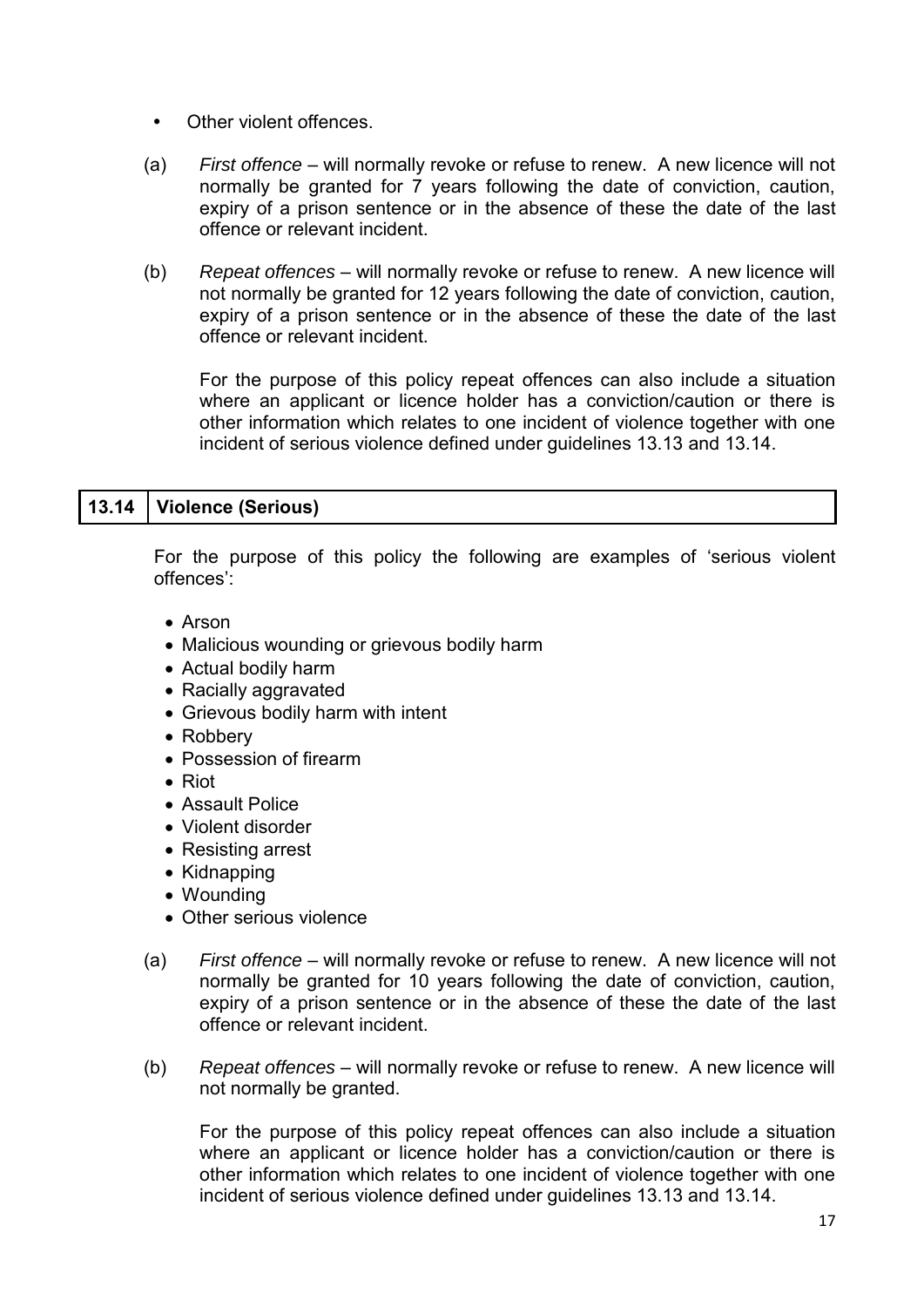### **13.15 Offences or unlawful act resulting in Loss of Life or with the Intent to Cause Loss of Life**

A conviction or caution for the following offences would normally preclude the applicant / licence holder from holding a licence due to the nature of the work involved. For the purpose of this policy, the following are offences resulting in loss of life or intent to cause loss of life**.**

- Murder
- Manslaughter
- Manslaughter or culpable homicide while driving
- Attempted murder
- Corporate manslaughter
- Causing Death By Dangerous Driving

This is not an exhaustive list.

Any offence(s)/conviction(s) / cautions of a nature resulting in loss of life or intent to cause loss of life will normally result in revocation or refusal to renew. Where a new applicant has been convicted of a crime which resulted in the death of another person or was intended to cause death or serious injury they will not normally be licensed.

#### **13.16 Terrorism**

Terrorism means the use or threat of action where designed to influence the Government or an international governmental organisation or to intimidate the public or a section of the public, for the purpose of advancing a political, religious or ideological cause.

'Action' includes serious violence against a person, serious damage to property, endangering a person's life, other than that of the person committing the action, creating a serious risk to the health or safety of the public or a section of the public, or an act designed to seriously interfere with or seriously to disrupt an electronic system, or the use of firearms or explosives.

This also includes any offence, act or omission linked to a terrorism offence.

Any offence(s)/conviction(s) / cautions relating to terrorism will normally result in revocation or refusal to renew. A new licence will not normally be granted.

#### **13.17 Hate Crime and discrimination**

A hate crime is any criminal offence that is motivated by hostility or prejudice based upon the victim's disability, race, sexual orientation, transgender, religion or belief.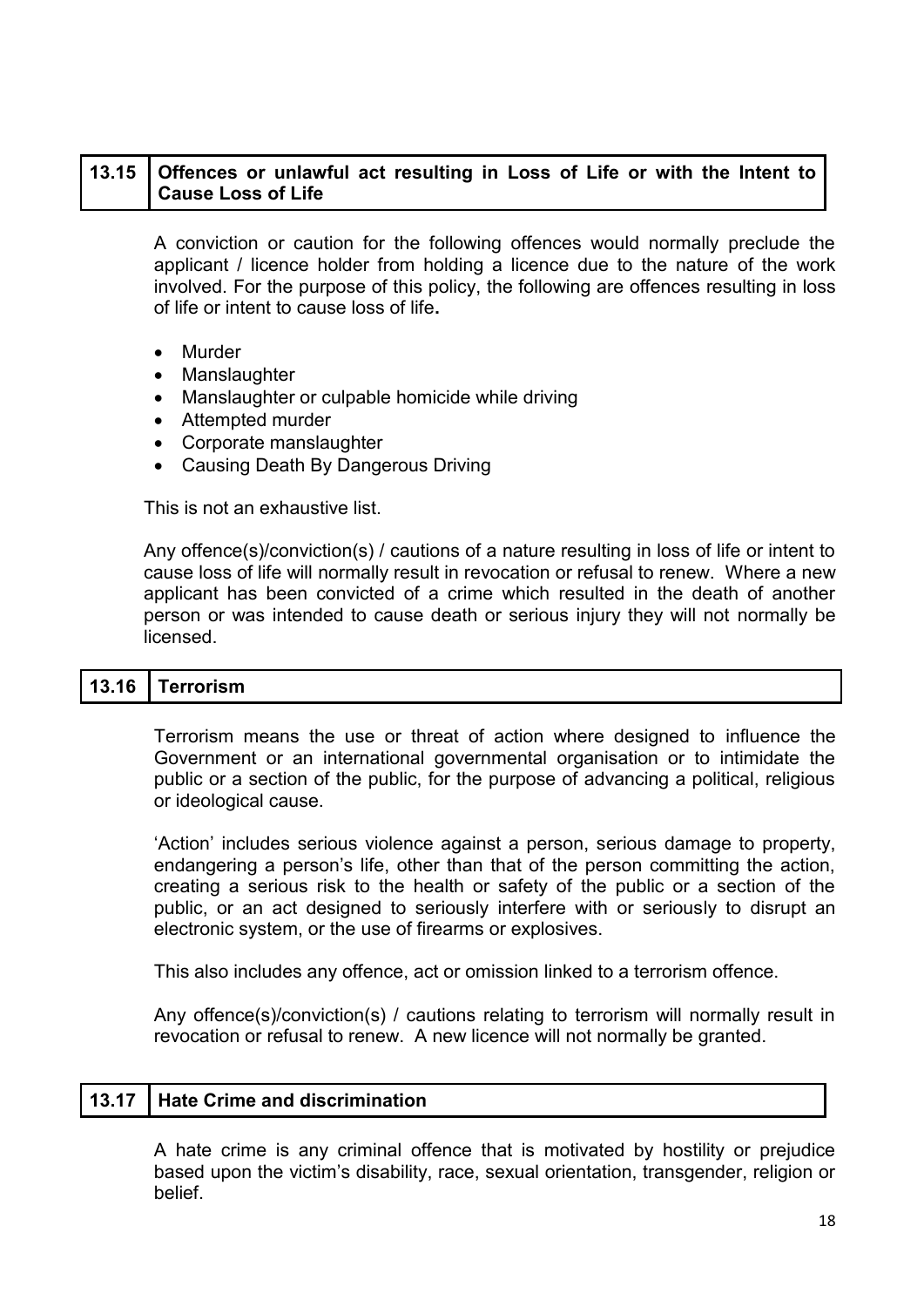(a) *First offence* – will normally revoke or refuse to renew. A new licence will not normally be granted for 7 years following the date of conviction, caution or in the absence of these the date of the last offence or relevant incident.

(b) *Repeat offences* – will normally revoke or refuse to renew. A new licence will not normally be granted.

## **13.18 Plying for Hire including 'touting', using/operating private hire vehicles without a licence**

Convictions for plying for hire and related no insurance offences show that a driver is unable to work within the legal restrictions of a private hire/hackney carriage driver's licence. Complaints about plying for hire will also be taken into consideration. Offences of this nature generally result in passengers being uninsured during the journey. Touting is generally deemed to be as serious and will be treated as such.

- (a) *First offence* will normally revoke or refuse to renew. A new licence will not normally be granted for 3 years following the date of conviction, caution or in the absence of these the date of the last offence or relevant incident.
- (b) *Repeat offences* will normally revoke or refuse to renew the private hire or hackney carriage driver's licence. A new licence will not normally be granted for 5 years following the date of conviction, caution or in the absence of these the date of the last offence or relevant incident.

## **13.19 Non-Disclosure/Late Disclosure of a Conviction/Caution/Fixed Penalty**

Declarations of criminal and motoring convictions, cautions and fixed penalties are vitally important in order for the Local Authority to review the suitability of licence holders. Failure to declare any of the above can result in unsuitable drivers holding a licence.

 (a) *First offence* – will normally suspend for up to 1 month or refuse to renew. A new licence will not normally be granted for 1month from the date of revocation or refusal to renew.

 This may be abated by completion of a targeted enhanced training course relevant to the breach and will be subject to the driver's/proprietor's own expense.

- (b) *Second offence* will normally suspend for up to 6 months or refuse to renew. A new licence will not normally be granted for 6 months from the date of revocation or refusal to renew.
- (c) *Three or more offences* will normally revoke or refuse to renew. A new licence will not normally be granted for 3 years from the date of revocation or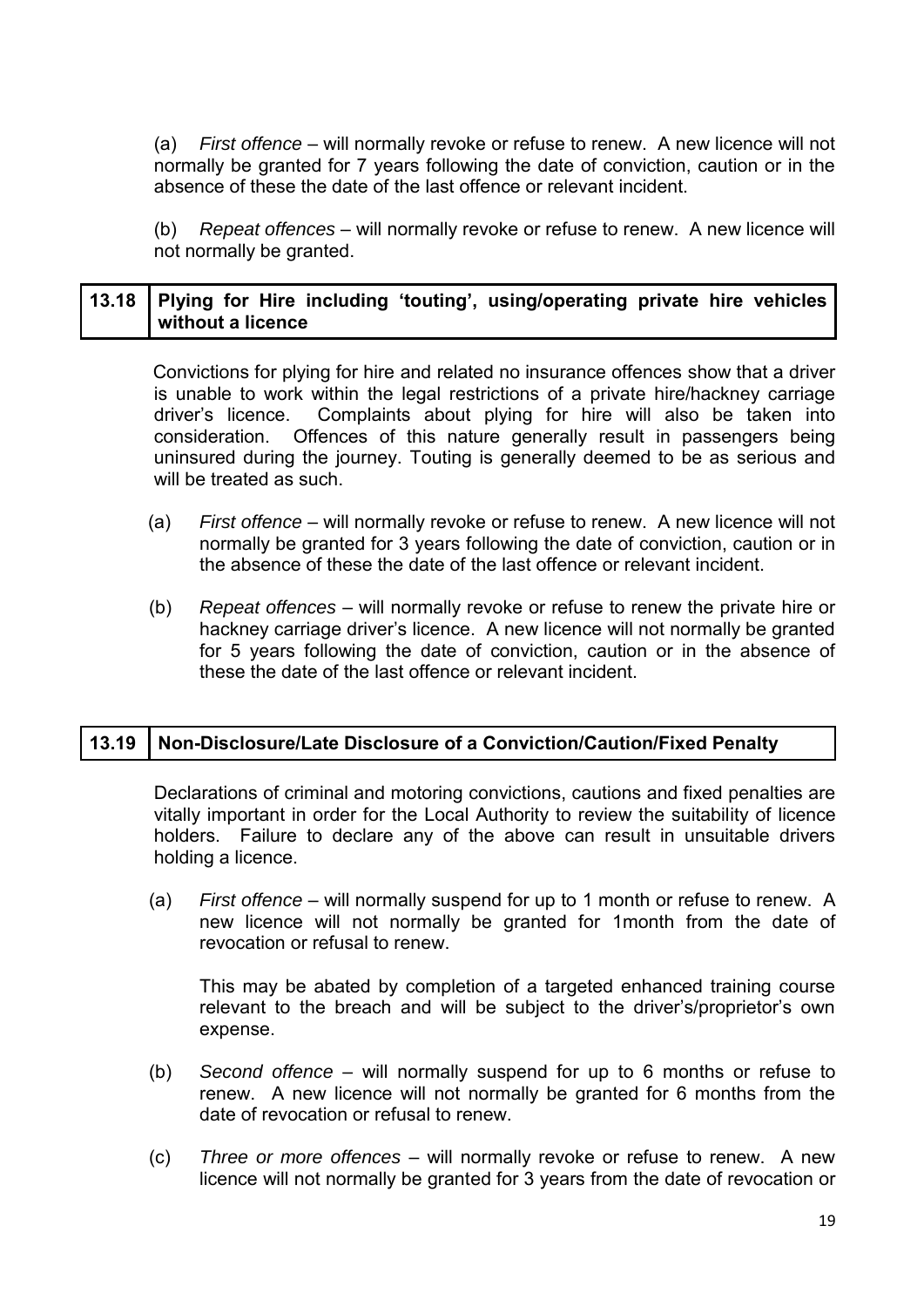refusal to renew.

This section refers to failure to disclose only, if the offence falls elsewhere in the guidelines and carries a higher 'penalty' then it is likely that a higher penalty will be imposed.

## **13.20 Breach of Licence Conditions** */ Bylaws*

Licences are issued with conditions and bylaws applying to them; this is to ensure that the trade operates in a fair and consistent manner. Breaches of conditions/bylaws can result in poor service to customers. Serious breaches of conditions/bylaws will result in a review. A review will also normally be called where a driver/proprietor has persistently breached conditions, in accordance with Regulatory Services enforcement policy.

 (a) *First offence* – will normally suspend for up to 2 months or refuse to renew. A new licence will not normally be granted for 2 months from the date of revocation or refusal to renew.

 This may be abated by completion of a targeted enhanced training course relevant to the breach and will be subject to the driver's/proprietor's own expense.

- (b) *Second offence* will normally suspend for more than 6 months or refuse to renew. A new licence will not normally be granted for at least 6 months from the date of revocation or refusal to renew.
- (c) *Three or more offences* will normally revoke or refuse to renew. A new licence will not normally be granted for 3 years from the date of revocation or refusal to renew.

### **13.21 Any other relevant offences under the Local Government (Miscellaneous Provisions) Act 1976, Town Police Clauses Act 1847)**

- (a) *First offence* will normally suspend for up to for 12 months or refuse to renew. A new licence will not normally be granted for 3 years following the date of conviction, caution or in the absence of these the date of the last offence or relevant incident.
- *(b) Repeat offences* will normally revoke or refuse to renew. A new licence will not normally be granted for 7 years following the date of conviction, caution or in the absence of these the date of the last offence or relevant incident.

### **13.22 Investigation of Serious Offences (involving violence, sexual offences, child sexual exploitation, safeguarding etc.)**

Where information is received in relation to an existing licence holder or a new applicant from the Police or other enforcement bodies that an individual(s) are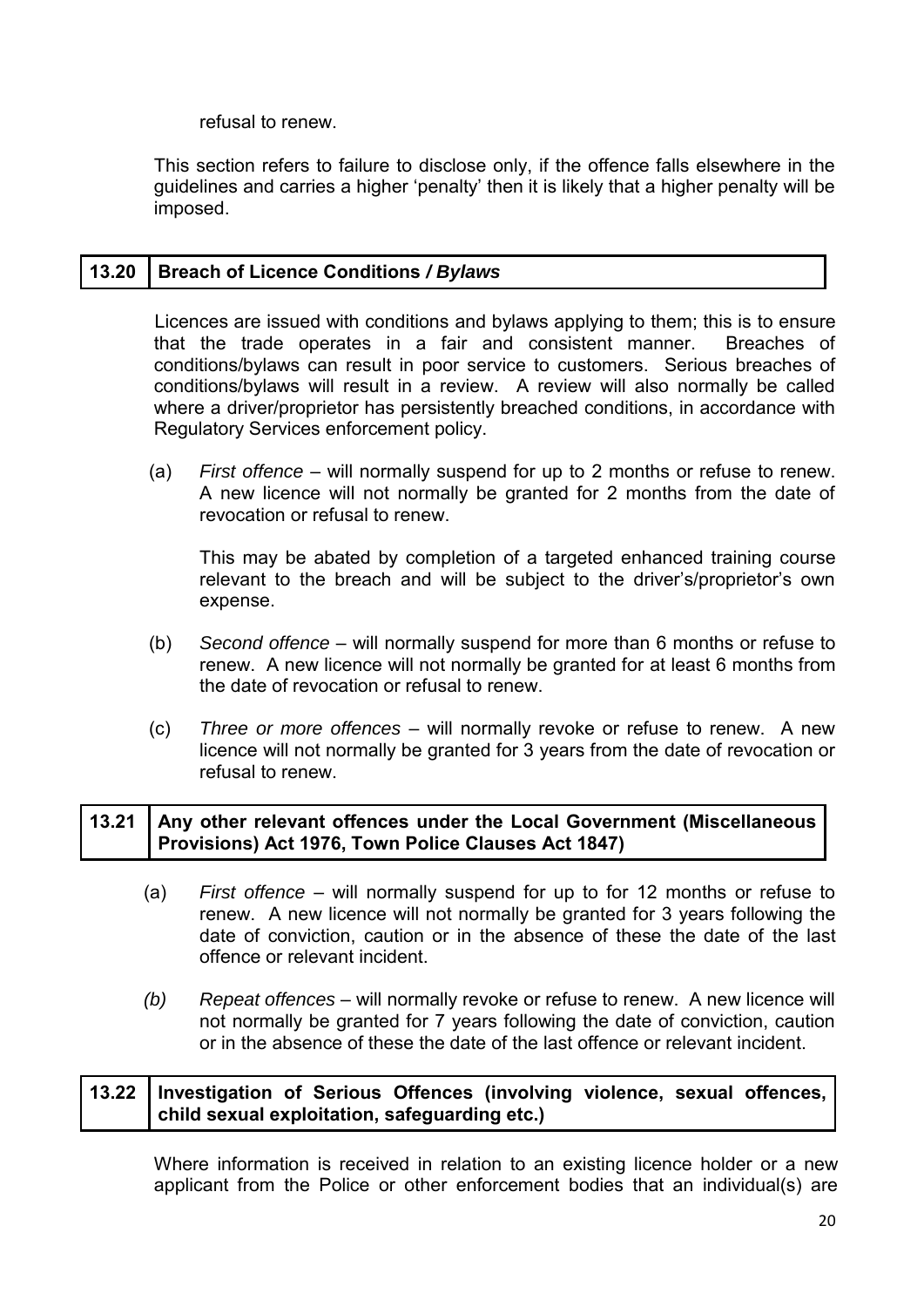under investigation or have been under investigation for a matter that relates to any of the offences outlined in sections 13.2 – 13.30, the licensing authority may consider the information provided and take action in relation to the information provided. This may mean a licence is suspended, revoked, a renewal of a licence or a new licence is refused. The power to suspend or revoke immediately as set out in section 6.2.2 may also be used in these circumstances if it is in the interests of public safety. Where an individual has been convicted of a crime involving, related to, or has any connection with abuse, exploitation, use or treatment of another individual irrespective of whether the victim or victims were adults or children, they will not normally be licensed. This includes slavery, child sexual abuse, exploitation, grooming, psychological, emotional or financial abuse, but this is not an exhaustive list.

There is a general duty on the operator or licence holder to disclose any arrest or involvement in any investigation (criminal, motoring or civil) within 7 days of becoming aware of them. Failure to disclose may lead to revocation of a licence.

## **13.23 Breach of Requirements as to Control of the Vehicle, such as using a handheld mobile device etc.**

This type of offence is treated very seriously as it increases the likelihood of an accident.

- (a) *First offence* will normally revoke or refuse to renew. A new licence will not normally be granted for 7 years following the expiration of the disqualification period or if not disqualified 7 years from the date of conviction, caution or in the absence of these the date of offence or relevant incident.
- (b) Repeat offences will normally revoke or refuse to renew. A new licence will not normally be granted for 12 years following the expiration of the last disqualification period or if not disqualified 12 years from the date of conviction, caution or in the absence of these the date of offence or relevant incident.

## **13.24 Health Act 2006**

A hackney carriage or private hire licence is a badge of approval, it states the licensing authority feels the holder is fit and proper and suitable in every way*.*  The standard of behaviour and level of trust expected should be demonstrated in the conduct of those licensed at all times.

Drivers must not smoke in a licensed vehicle. Any offence under this Act can risk the health of both the driver and passengers.

(a) *First offence* – will normally suspend for up to 6 months. A new licence will not normally be granted for 6 months following the date of conviction, caution or in the absence of these the date of the last offence or relevant incident.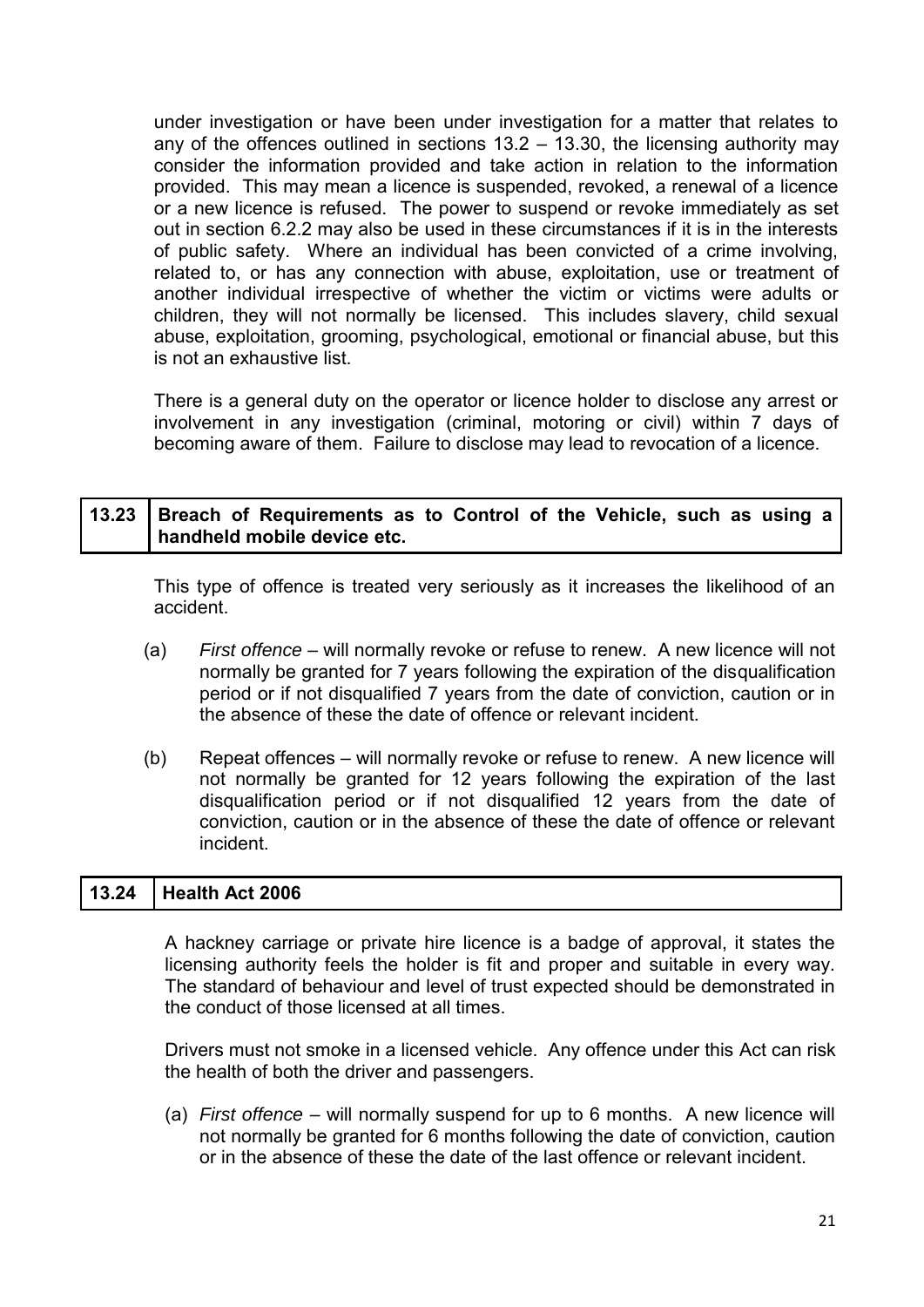(b) *Repeat offences* – will normally revoke or refuse to renew. A new licence will not normally be granted for 3 years following the date of conviction, caution or in the absence of these the date of the last offence or relevant incident. Consideration will be given to complaints received about this behaviour.

#### **13.25 Conduct of Applicants / Licence Holders**

A hackney carriage or private hire licence is a badge of approval, it states the licensing authority feels the holder is fit and proper and suitable in every way*.*  The standard of behaviour and level of trust expected should be demonstrated in the conduct of those licensed at all times. This includes when drivers are operating outside of Solihull, where drivers are expected to co-operate with reasonable requests from compliance staff authorised in other areas.

If the applicant or driver/proprietor/operator licence holders behaviour falls below that expected from a licence holder the following will apply;

- (a) *First instance* will normally suspend for between 3 12 months, or refuse to renew. A new licence will not normally be granted for 3 - 12 months following a relevant incident or the outcome of any review hearing in relation to the incident, whichever is the later.
- (b) *Repeat instance* will normally revoke or refuse to renew. A new licence will not normally be granted for 3 years following a relevant incident or the outcome of any review hearing in relation to the incident, whichever is the later.

It should be noted that conduct is a wide open area and as such there may be occasions where one incident falls so far below the standards expected that a refusal, revocation, suspension or refusal to renew is felt the appropriate course of action, even in the first instance. This may include factors such as improper conduct in other areas, the severity of the conduct, the involvement of passengers or other aggravating factors.

## **13.26 Driving Standards**

Applicants/drivers of hackney carriage and/or private hire driver's licences must satisfy the licensing authority they are able to drive at a standard that meets the National Standard of driving.

If the applicant/driver's standard of driving falls below that expected of a licence holder the following will apply;

(a) *First instance* – will normally suspend until outcome of occupational competence/road risk assessment. A new licence will not normally be granted for 6 months following the outcome of any review hearing in relation to any incident relating to driving standards.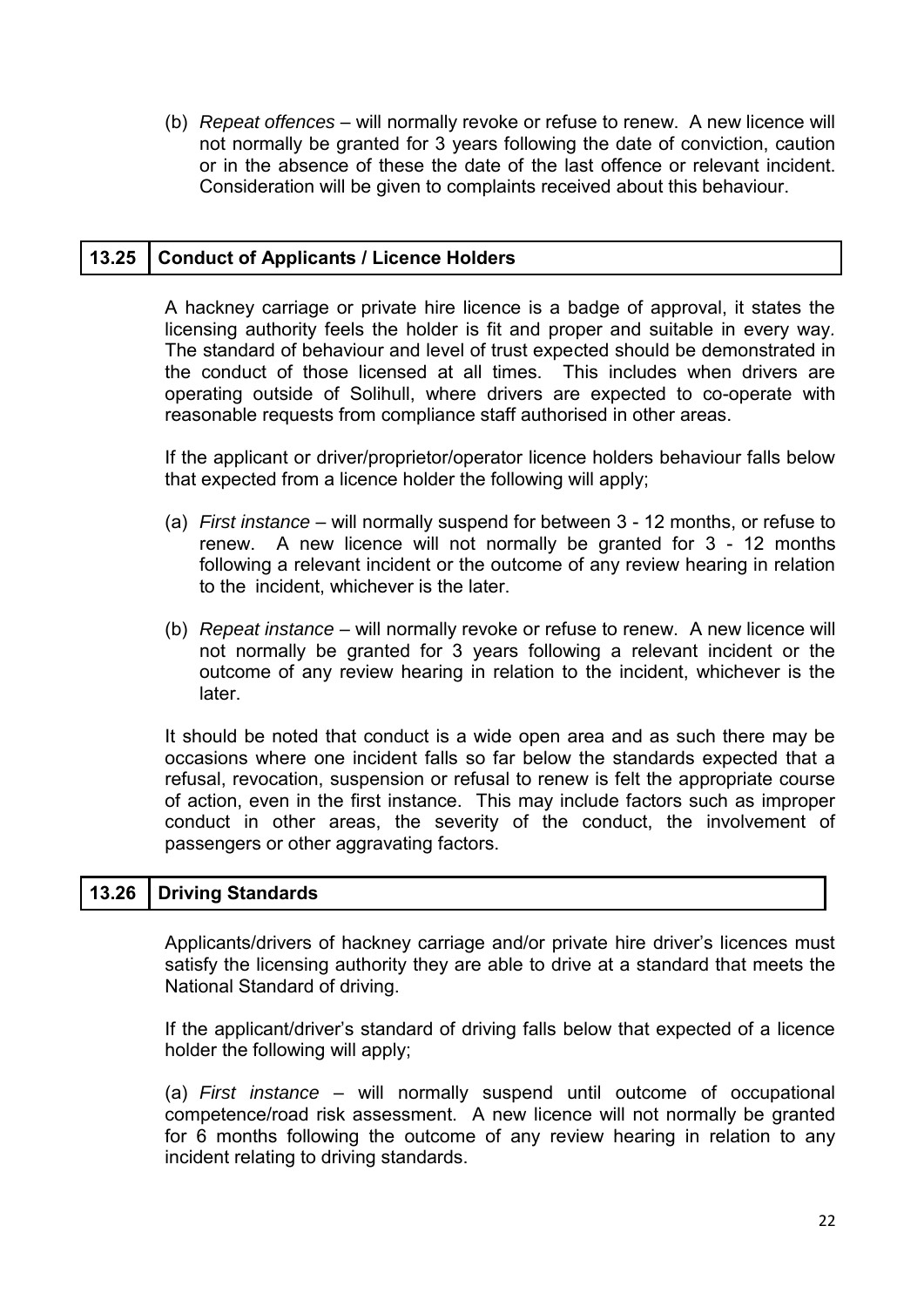(b) *Repeat instances* – will normally revoke or refuse to renew. A new licence will not normally be granted for 3 years following the outcome of any review hearing in relation to any incidents relating to driving standards.

## **13.27 Equality Act 2010 - Breach of Licence Conditions** */ Bylaws*

Under the Equality Act 2010, it is an offence for any driver or operator to refuse to carry an assistance dog or to charge more for the fare or booking. The Council medical exemption certificate issued in accordance with Equality Act 2010 must be displayed at all times to the windscreen of the Private Hire or Hackney Carriage Vehicle, facing outwards*.* Private Hire Vehicle Drivers have a responsibility to ensure that their operator is aware of such medical condition when they first undertake work for them.. Offences under this Act are deemed serious and therefore shall normally result in revocation.

- (a) First instance A new licence will not normally be granted for 7 years following the date of conviction, caution or in the absence of these the date of offence or relevant incident or the outcome of any review hearing in relation to the incident, whichever is the later. The power to suspend or revoke immediately as set out in 6.2.2 may also be used in these circumstances if it is in the interests of public safety.
- (b) Repeat offences will normally revoke or refuse to renew. A new licence will not normally be granted.

## **13.28 Environmental Crime Legislation**

A hackney carriage or private hire licence is a badge of approval, it states the Local Authority feels the holder is fit and proper and suitable in every way*.* The standard of behaviour and level of trust expected should be demonstrated in the conduct of those licensed at all times.

- (a) *First offence* will normally suspend for up to 6 months. A new licence will not normally be granted for 6 months following the date of conviction, caution or in the absence of these the date of offence or relevant incident.
- (b) *Repeat offences* will normally revoke or refuse to renew. A new licence will not normally be granted for 3 years following the date of conviction, caution or in the absence of these the date of offence or relevant incident**.**

# **13.29 Physical Fitness and Medical Conditions**

Applicants for hackney carriage and/or private hire drivers licences must satisfy the medical fitness standards issued by the Driver and Vehicle Licensing Agency (DVLA). The agreed standard is the Group 2 Standard for vocational drivers.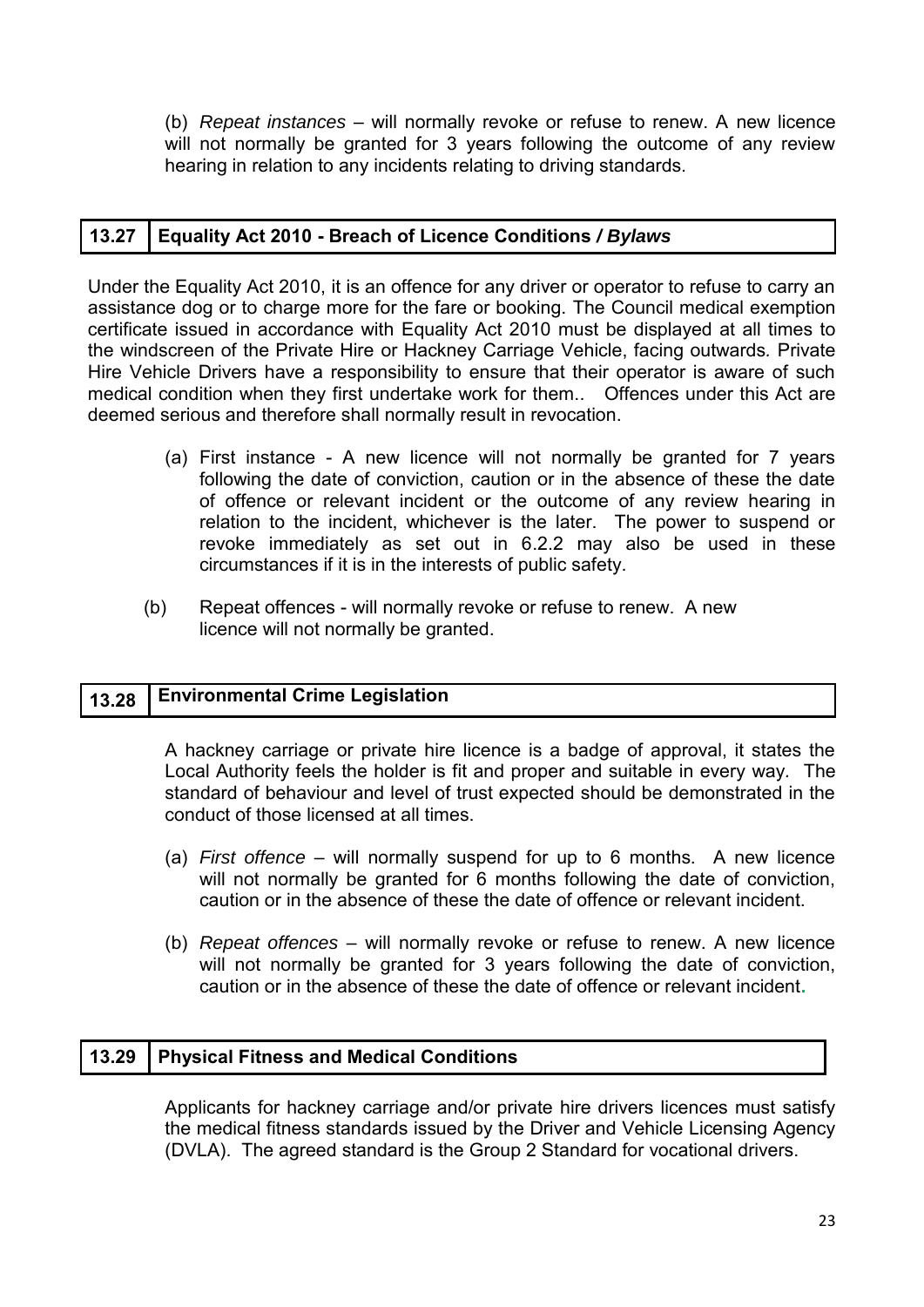- (a) In the case of a new application or an application to renew a licence, if the applicant to meet the required medical standard the licence will normally be refused. A new licence will not normally be granted for one year after the date of the medical examination or any period advised by an approved medical practitioner.
- (b) In the case of existing licence holders, if a person has a medical condition which falls below the standard outlined in the Group 2 Standard of the published medical standards, the licence may be suspended, revoked, or the renewal of a licence refused, dependent on the nature of the condition along with any recuperation or rehabilitation periods.

#### **13.30 Immigration Status**

Applicants/licence holders must satisfy the Local Authority that they have a right to work in the UK.

In the case of a new application or an application to renew a licence if the applicant fails to provide satisfactory documentary evidence from the Home Office of a legal right to work in the UK as a Hackney Carriage and or/Private Hire Vehicle driver and failure to do so will result in refusal of any application.

Failure by an existing licence holder to provide satisfactory documentary evidence from the Home Office of a legal right to work in the UK as a Hackney Carriage and or/Private Hire Vehicle driver will result in revocation.

#### **14. Delegations**

- 14.1 Under the Council's Constitution the appropriate Committee has the authority, amongst other licensing matters, to discharge non-executive regulatory functions with respect to Hackney Carriage and Private Hire licensing. To facilitate the effective discharge of the functions, less contentious matters are delegated to appropriately authorised council officers. This approach ensures the appropriate level of separation between decision makers and those that investigate complaints against licence holders. Clear separation between the investigator and decision maker demonstrates independence and ensures that senior authorised officers can attempt to resolve disputes in relation to service actions without the perception that involvement will affect the judgement in relation to decisions made at a later date.
- 14.2 Arrangements for dealing with serious matters that may require the immediate revocation of a licence will be designated to a senior officer/manager with responsibility for Licensing.

#### **15.0 Table of Offences**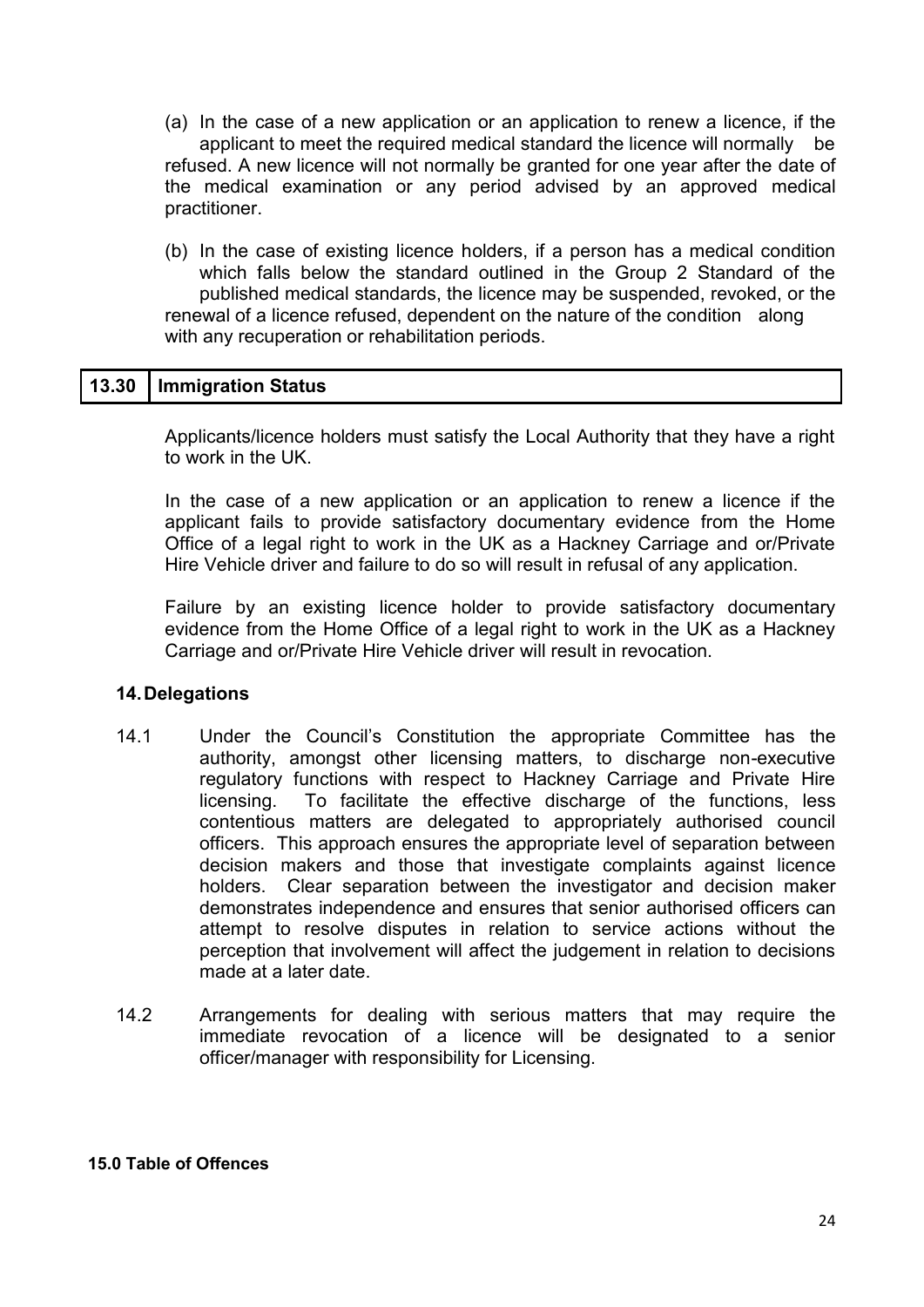| <b>Offence</b>                                                                                                                                                                                                                          | <b>Penalty/Action</b>                             | <b>Outcome</b>                                                                                                                         | <b>Decision</b><br><b>Maker</b> |
|-----------------------------------------------------------------------------------------------------------------------------------------------------------------------------------------------------------------------------------------|---------------------------------------------------|----------------------------------------------------------------------------------------------------------------------------------------|---------------------------------|
| <b>Minor Offences</b>                                                                                                                                                                                                                   |                                                   |                                                                                                                                        |                                 |
| <b>Minor Traffic Offence</b>                                                                                                                                                                                                            |                                                   |                                                                                                                                        |                                 |
| Single Offences                                                                                                                                                                                                                         | 3 points                                          | Warning                                                                                                                                | Authorised<br>Officer           |
|                                                                                                                                                                                                                                         | 6 points                                          | Relevant educational<br>rehabilitation course<br>(at own expense)                                                                      | Authorised<br>Officer           |
|                                                                                                                                                                                                                                         | 9 points                                          | Fit and Proper -<br>Committee -<br>Suspension for<br>specified period (3-12<br>mths) to be<br>determined by the<br>concerns/severity   | Committee                       |
| <b>Repeat Offences</b>                                                                                                                                                                                                                  | 12 points                                         | Revocation or refusal<br>to renew<br>New Licence -<br>Refuse for 5 years<br>Renewal - Revoke -<br>5 year suspension                    | Committee                       |
| <b>Totting Up</b>                                                                                                                                                                                                                       |                                                   |                                                                                                                                        |                                 |
| If a number of penalty points<br>reaches 12 or more within 3<br>years the driver is liable to be<br>disqualified from driving under<br>the "totting up" procedure                                                                       | 1 <sup>st</sup> offence                           | New - Refuse for 7<br>years<br>Renewal - Revoke for<br>7 years                                                                         | Authorised<br>Officer           |
| <b>Plying for Hire</b><br>Convictions for plying for hire<br>and related no insurance<br>offences show that a driver is<br>unable to work within the legal                                                                              | Up to 3 separate<br>incidents without<br>evidence | Warning<br>Escalate to '1 <sup>st</sup><br>offence with evidence'<br>if 3 incidents received                                           | Authorised<br>Officer           |
| restrictions of a private<br>hire/hackney carriage drivers<br>licence. Offences of this<br>nature generally result in<br>passengers being uninsured                                                                                     | 1 <sup>st</sup> offence with<br>evidence          | New -Refuse for 3<br>years<br>Renewal - revoke for<br>3 years                                                                          | Authorised<br>Officer           |
| during the journey.                                                                                                                                                                                                                     | Repeat offences with<br>evidence                  | New $-$ refuse for 5<br>years<br>Renewal - revoke for<br>5 years                                                                       | Committee                       |
| <b>Non Disclosure/Late</b><br>disclosure of any<br><b>Conviction/Caution/Fixed</b><br><b>Penalty</b><br>Declarations of criminal and<br>motoring convictions, cautions<br>and fixed penalties are vitally<br>important in order for the | 1 <sup>st</sup> offence                           | New - refuse for 1<br>month<br>Renewal - suspend<br>for 1 month<br>(potential to complete<br>additional training<br>course relevant to | Authorised<br>Officer           |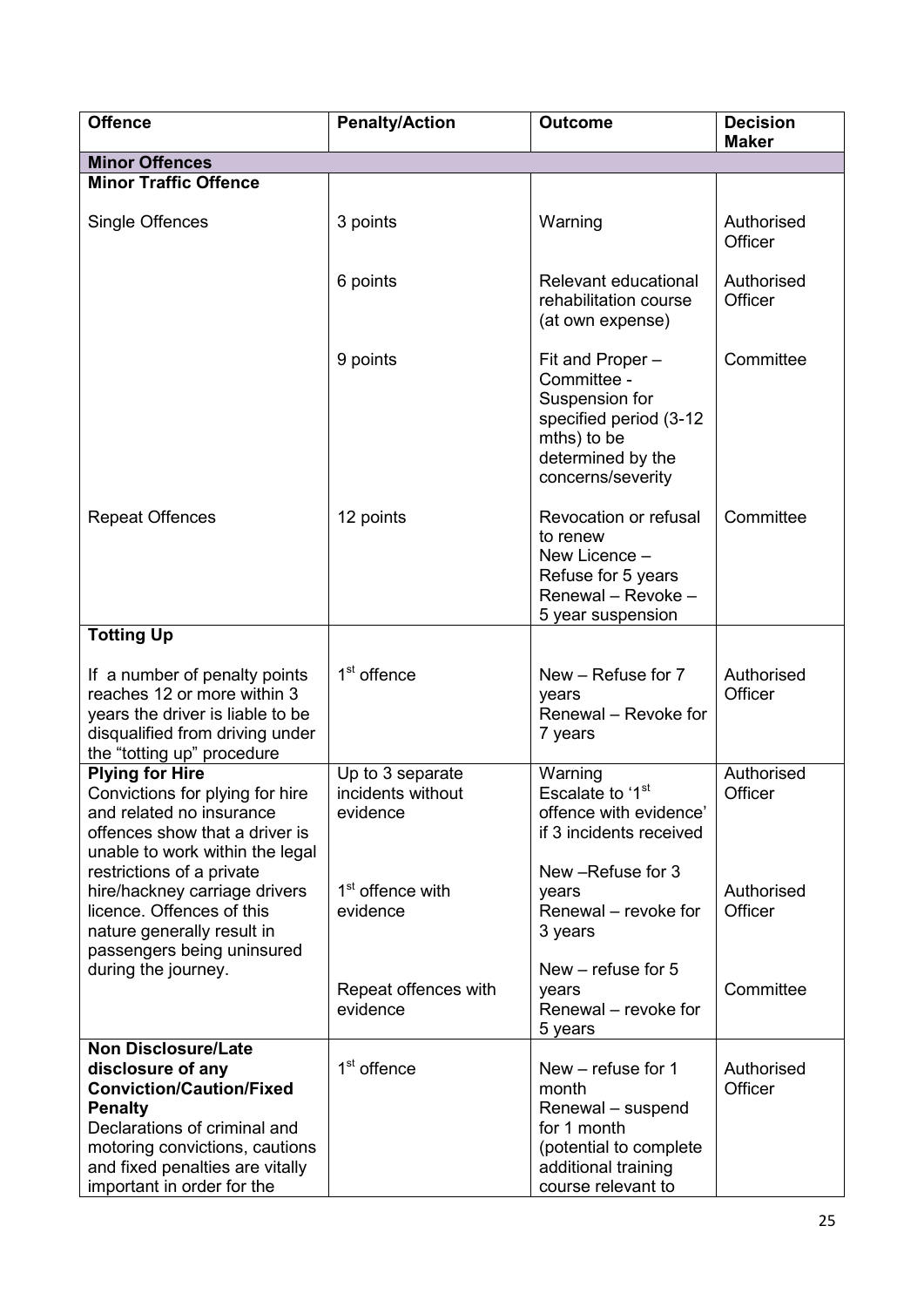| Local Authority to review the<br>suitability of licence holders.<br>Failure to declare any of the<br>above can result in unsuitable                        | $2nd$ offence                                     | breach)<br>New $-$ refuse for 6<br>months                                                          | Authorised<br>Officer |
|------------------------------------------------------------------------------------------------------------------------------------------------------------|---------------------------------------------------|----------------------------------------------------------------------------------------------------|-----------------------|
| drivers holding a licence. The<br>conviction/caution/Fixed<br>Penalty when disclosed will be                                                               |                                                   | Renewal - suspend<br>for 6 months                                                                  |                       |
| considered in any event in line<br>with this guidance document.                                                                                            | 3 <sup>rd</sup> or more offences                  | New $-$ Refuse for 3<br>years<br>Renewal - Revoke for<br>3 years                                   | Committee             |
| Any other relevant offences<br>(including touting, using<br>operating private hire<br>vehicles without a licence,<br>offences under the Local              | Up to 3 separate<br>incidents without<br>evidence | Warning<br>Escalate to '1 <sup>st</sup><br>offence with evidence'<br>if 3 incidents received       | Authorised<br>Officer |
| <b>Government (Miscellaneous</b><br>Provisions) Act 1976, Town<br><b>Police Clauses Act 1847)</b>                                                          | 1 <sup>st</sup> offence with<br>evidence          | New $-$ refuse for 3<br>years<br>Renewal - suspend<br>for 12 months or<br>revoke                   | Authorised<br>Officer |
|                                                                                                                                                            | Repeat offences with<br>evidence                  | New - Refuse for 7<br>years<br>Renewal - Revoke for<br>7 years                                     | Committee             |
| <b>Breach of Requirements as</b><br>to Control of the Vehicle,<br>such as using a handheld<br>mobile telephone or<br>interactive mobile                    | Up to 3 separate<br>incidents without<br>evidence | Warning<br>Escalate to '1 <sup>st</sup><br>offence with evidence'<br>if 3 incidents received       | Authorised<br>Officer |
| communications device                                                                                                                                      | 1 <sup>st</sup> offence with<br>evidence          | New – refuse for 7<br>years<br>Renewal – revoke for<br>7 years                                     | Authorised<br>Officer |
|                                                                                                                                                            | Repeat offences with<br>evidence                  | New - refuse for 12<br>years<br>Renewal – revoke for<br>12 years                                   | Committee             |
| <b>Driving Standards</b><br>Applicants/drivers of hackney<br>carriage and/or private hire<br>drivers licences must satisfy<br>the Local Authority they are | Up to 3 separate<br>incidents without<br>evidence | Warning<br>Escalate to '1 <sup>st</sup><br>offence with evidence'<br>if 3 incidents received       | Authorised<br>Officer |
| able to drive at a standard that<br>meets the National Standard<br>of driving.                                                                             | 1 <sup>st</sup> offence with<br>evidence          | New $-$ refuse for 6<br>months<br>Renewal - suspend<br>pending further<br>competence<br>assessment | Authorised<br>Officer |
|                                                                                                                                                            | Repeat Offences with                              | New - Refuse for 3<br>years                                                                        |                       |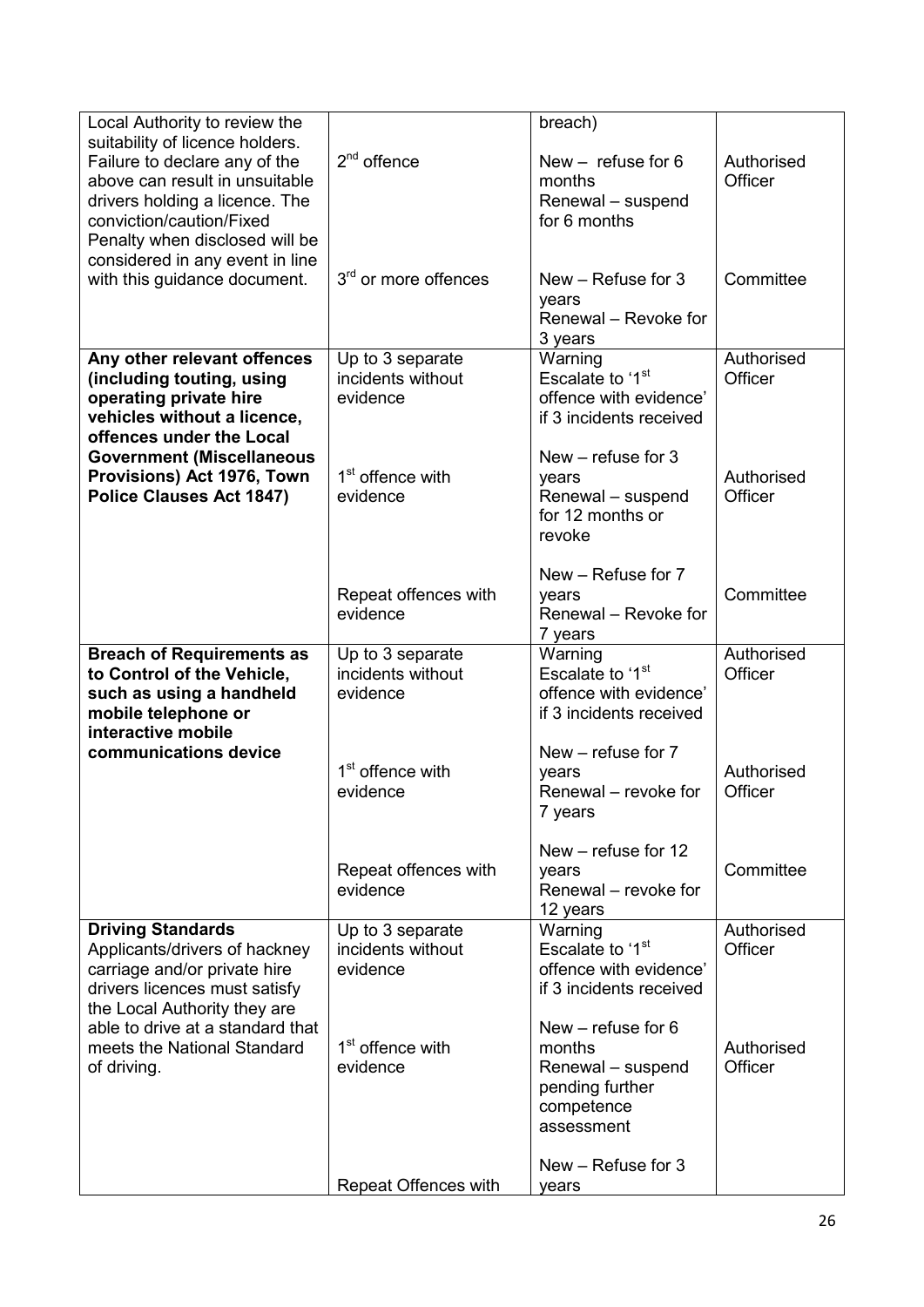|                                                                                                                                                                                                                                                                                                                                                                                                                                                                                                                                                                                                                                                                                                                                                                                                                     | evidence                | Renewal -Revoke for                                              | Committee             |
|---------------------------------------------------------------------------------------------------------------------------------------------------------------------------------------------------------------------------------------------------------------------------------------------------------------------------------------------------------------------------------------------------------------------------------------------------------------------------------------------------------------------------------------------------------------------------------------------------------------------------------------------------------------------------------------------------------------------------------------------------------------------------------------------------------------------|-------------------------|------------------------------------------------------------------|-----------------------|
| <b>Major Offences</b>                                                                                                                                                                                                                                                                                                                                                                                                                                                                                                                                                                                                                                                                                                                                                                                               |                         | 3 years                                                          |                       |
| All major offences should be notified to an Authorised Officer immediately, this may be                                                                                                                                                                                                                                                                                                                                                                                                                                                                                                                                                                                                                                                                                                                             |                         |                                                                  |                       |
| reported to Managers and may lead to immediate revocation of licence                                                                                                                                                                                                                                                                                                                                                                                                                                                                                                                                                                                                                                                                                                                                                |                         |                                                                  |                       |
| Major Traffic Offences (other<br>than drink driving and drug<br>offences) *please not this not<br>an exhaustive list:                                                                                                                                                                                                                                                                                                                                                                                                                                                                                                                                                                                                                                                                                               |                         |                                                                  |                       |
| Failing to stop after an<br>٠<br>accident<br>Failing to give particulars<br>or to report an accident<br>within 24 hours<br>Undefined accident<br>offences                                                                                                                                                                                                                                                                                                                                                                                                                                                                                                                                                                                                                                                           | 1 <sup>st</sup> offence | New - Refuse for 7<br>years<br>Renewal - Revoke for<br>7 years   | Authorised<br>Officer |
| Driving whilst disqualified<br>٠<br>by order of Court<br>Attempting to drive whilst<br>$\bullet$<br>disqualified by order of<br>Court<br>Driving without due care<br>$\bullet$<br>and attention<br>Dangerous driving<br>Using a vehicle uninsured<br>$\bullet$<br>against third party risks<br>Driving otherwise than in<br>$\bullet$<br>accordance with a licence<br>Driving after making a<br>$\bullet$<br>false declaration about<br>fitness when applying for a<br>licence<br>Driving a vehicle having<br>failed to notify a disability<br>Driving a licence has been<br>٠<br>revoked or refused on<br>medical grounds<br>Motor racing on the<br>٠<br>highway<br>Offences not covered by<br>other codes<br>Failure to give information<br>$\bullet$<br>as to identity of driver, etc.<br>Aggravated taking of a | <b>Repeat Offences</b>  | New – Refuse for 12<br>years<br>Renewal - Revoke for<br>12 years | Committee             |
| vehicle<br><b>Drink Driving</b><br>Any drink driving or drug<br>related driving offence is<br>treated very seriously by the                                                                                                                                                                                                                                                                                                                                                                                                                                                                                                                                                                                                                                                                                         | $1st$ offence           | New - Refuse for 7<br>years<br>Renewal - Revoke for<br>7 years   | Authorised<br>Officer |
| Local Authority.                                                                                                                                                                                                                                                                                                                                                                                                                                                                                                                                                                                                                                                                                                                                                                                                    | <b>Repeat Offences</b>  | New - Refuse for 12<br>years<br>Renewal - Revoke for             | Committee             |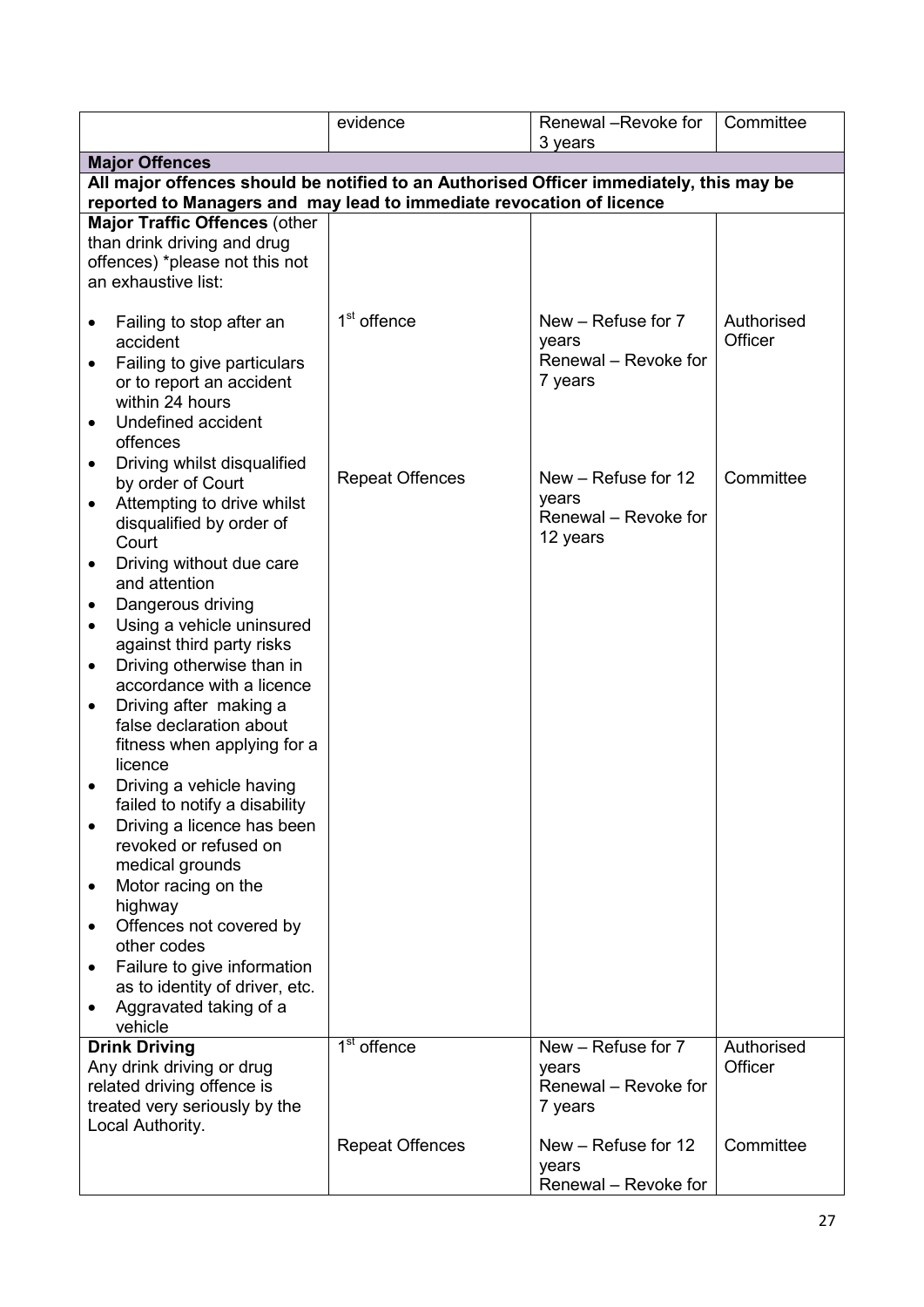|                                                                                                                                                                                                                                                                                                                                                                                                   |                                                                                                                                  | 12 years                                                                                  |                       |
|---------------------------------------------------------------------------------------------------------------------------------------------------------------------------------------------------------------------------------------------------------------------------------------------------------------------------------------------------------------------------------------------------|----------------------------------------------------------------------------------------------------------------------------------|-------------------------------------------------------------------------------------------|-----------------------|
| <b>ASB/Public Order Offences</b><br>Drivers should display a<br>measured and calming<br>manner in the face of<br>provocation and difficult<br>situations.                                                                                                                                                                                                                                         | 1 <sup>st</sup> offence                                                                                                          | New - Refuse for 12<br>months<br>Renewal - Suspend<br>for 12 months or<br>refuse to renew | Authorised<br>Officer |
|                                                                                                                                                                                                                                                                                                                                                                                                   | <b>Repeat Offences</b>                                                                                                           | New $-$ Refuse for 5<br>years<br>Renewal - Revoke for<br>5 years                          | Committee             |
| <b>Drug Related</b><br>Possession of illegal drugs or<br>other drug related offences<br>(excluding dealing,<br>manufacture or supply of                                                                                                                                                                                                                                                           | $1st$ offence                                                                                                                    | New - Refuse for 5<br>years<br>Renewal - Revoke for<br>5 years                            | Authorised<br>Officer |
| drugs) the applicant will<br>normally be required to satisfy<br>the Local Authority that they<br>are free of addiction subject to<br>a licence being granted.                                                                                                                                                                                                                                     | <b>Repeat Offences</b>                                                                                                           | New - Refuse for 7<br>years<br>Renewal - Revoke for<br>7 years                            | Committee             |
| <b>Dealing/Manufacture/Supply</b><br>of Drugs<br>Due to the nature of work<br>carried out in hackney<br>carriage and private hire                                                                                                                                                                                                                                                                 | $\overline{1^{st}}$ offence                                                                                                      | New - Refuse for 10<br>years<br>Renewal - Revoke for<br>10 years                          | Authorised<br>Officer |
| industry, the dealing,<br>manufacture or supply of<br>drugs is treated very seriously<br>and will normally preclude a<br>licence being issued for a<br>considerable time.                                                                                                                                                                                                                         | Repeat offences                                                                                                                  | New – Refuse<br>Renewal - Revoked                                                         | Committee             |
| <b>Public Indecency Offences</b><br>Public Indecency relates to an<br>act or display which is<br>obscene or disgusting to an<br>extent which outrages                                                                                                                                                                                                                                             | 1 <sup>st</sup> offence                                                                                                          | New - Refuse for 7<br>years<br>Renewal -Revoke for<br>7 years                             | Authorised<br>Officer |
| minimum standards of public<br>decency in contemporary<br>society and is in a place<br>accessible to or in view of the<br>public.                                                                                                                                                                                                                                                                 | Repeat offences                                                                                                                  | New - Refuse<br>Renewal - Revoke                                                          | Committee             |
| <b>Sexual Offences</b><br>The holder of a proprietors,<br>operators and/or private hire<br>or hackney carriage drivers<br>licence are in a position of<br>trust and hackney<br>carriage/private hire drivers<br>often work in isolation with<br>members of society. The<br>Local Authority seeks to<br>minimise risks associated with<br>these persons and for that<br>reason a more serious view | No licence will be<br>granted to any applicant<br>that is currently on the<br>Sex Offenders register<br>or on any 'barred' list. | New - Refused<br>Renewal - Revoked                                                        | Authorised<br>Officer |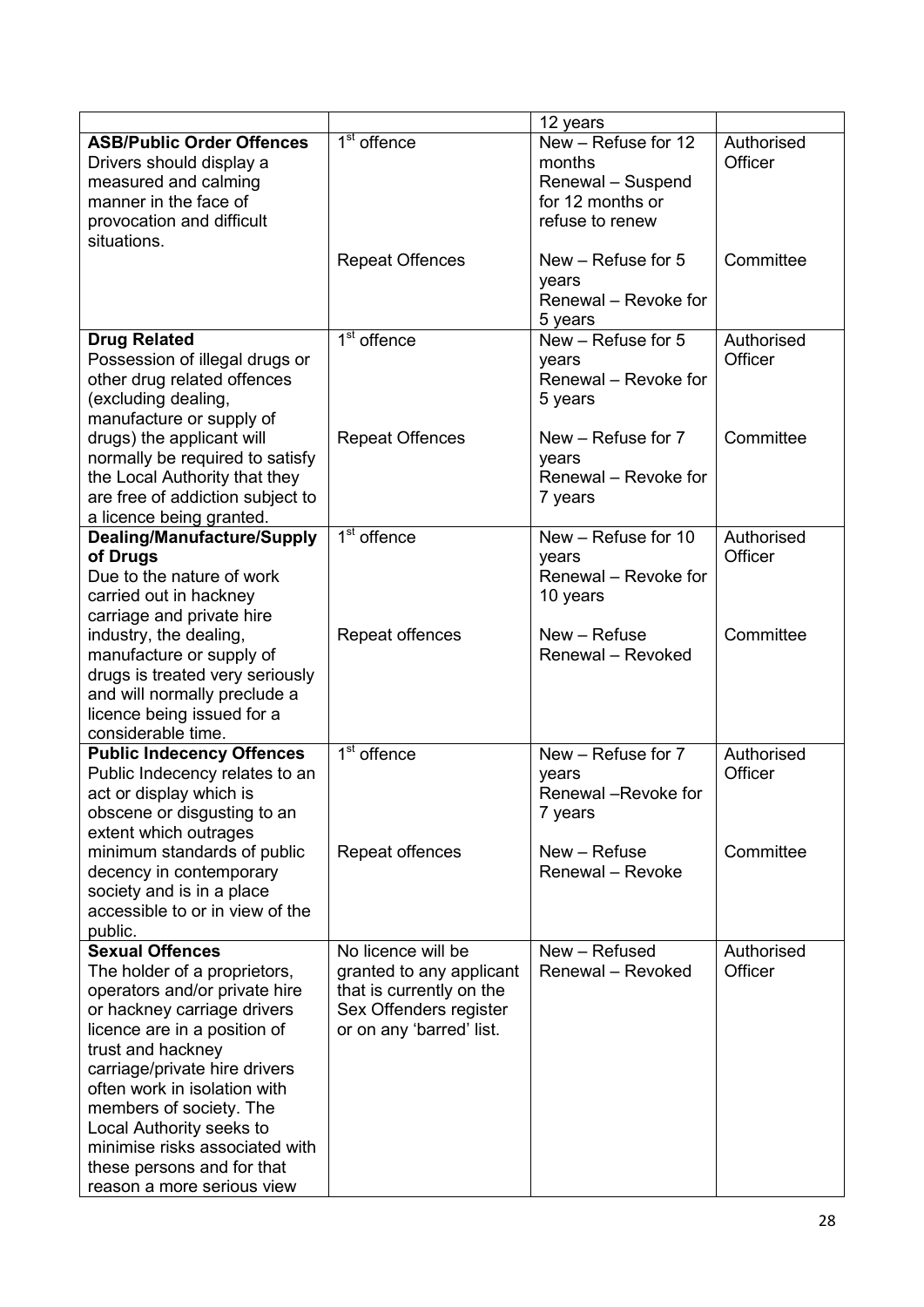| will be taken.                                                                                                                                                                                                                                                                                                                                                                   |                         |                                                                                          |                       |
|----------------------------------------------------------------------------------------------------------------------------------------------------------------------------------------------------------------------------------------------------------------------------------------------------------------------------------------------------------------------------------|-------------------------|------------------------------------------------------------------------------------------|-----------------------|
| <b>Dishonesty</b><br>For the purpose of these<br>guidelines the following<br>offences are classed as<br>'Dishonesty'<br><b>Theft</b>                                                                                                                                                                                                                                             | 1 <sup>st</sup> offence | New - Refuse for 7<br>years<br>Renewal - Revoke for<br>7 years                           | Authorised<br>Officer |
| <b>Burglary</b><br>٠<br>Fraud<br>$\bullet$<br>Benefit fraud (incl offences<br>under sect 111A and 112<br>of the Social Security<br>Administration Act 1992)<br>Handling or receiving<br>٠<br>stolen goods<br>Forgery (e.g producing<br>$\bullet$<br>false insurance policy)<br>Conspiracy to defraud<br>٠<br>Obtaining money or<br>٠<br>property by deception<br>Other deception | Repeat offences         | New - Refuse for 12<br>years<br>Renewal - Revoke for<br>12 years                         | Committee             |
| <b>Obstruction of Police</b><br><b>Officer/Authorised Officer</b><br>(to include failure to<br>surrender to bail)                                                                                                                                                                                                                                                                | 1 <sup>st</sup> offence | New $-$ Refuse for 6<br>months<br>Renewal -Suspend<br>for 6 months or refuse<br>to renew | Authorised<br>Officer |
|                                                                                                                                                                                                                                                                                                                                                                                  | Repeat offences         | New - Refuse for 5<br>years<br>Renewal - Revoke for<br>5 years                           | Committee             |
| <b>Violence</b>                                                                                                                                                                                                                                                                                                                                                                  |                         |                                                                                          |                       |
| For the purposes of these<br>guidelines the following are<br>classed as 'violent offences'<br><b>Battery</b><br>Common assault                                                                                                                                                                                                                                                   | 1 <sup>st</sup> offence | New - Refuse for 10<br>years<br>Renewal - Revoke for<br>10 years                         | Authorised<br>Officer |
| Affray<br>S5 Public Order Act 1986<br>offence or<br>distress/harassment,<br>alarm                                                                                                                                                                                                                                                                                                | Repeat offences         | New - Refuse<br>Renewal - Revoke                                                         | Committee             |
| S4 Public Order Act 1986<br>٠<br>(fear of provocation of<br>violence)                                                                                                                                                                                                                                                                                                            |                         |                                                                                          |                       |
| S4A Public Order Act 1986<br>$\bullet$<br>(intentional harassment,<br>alarm or distress).                                                                                                                                                                                                                                                                                        |                         |                                                                                          |                       |
| Possession of offensive<br>weapon                                                                                                                                                                                                                                                                                                                                                |                         |                                                                                          |                       |
| Criminal damage<br>Other violent offences                                                                                                                                                                                                                                                                                                                                        |                         |                                                                                          |                       |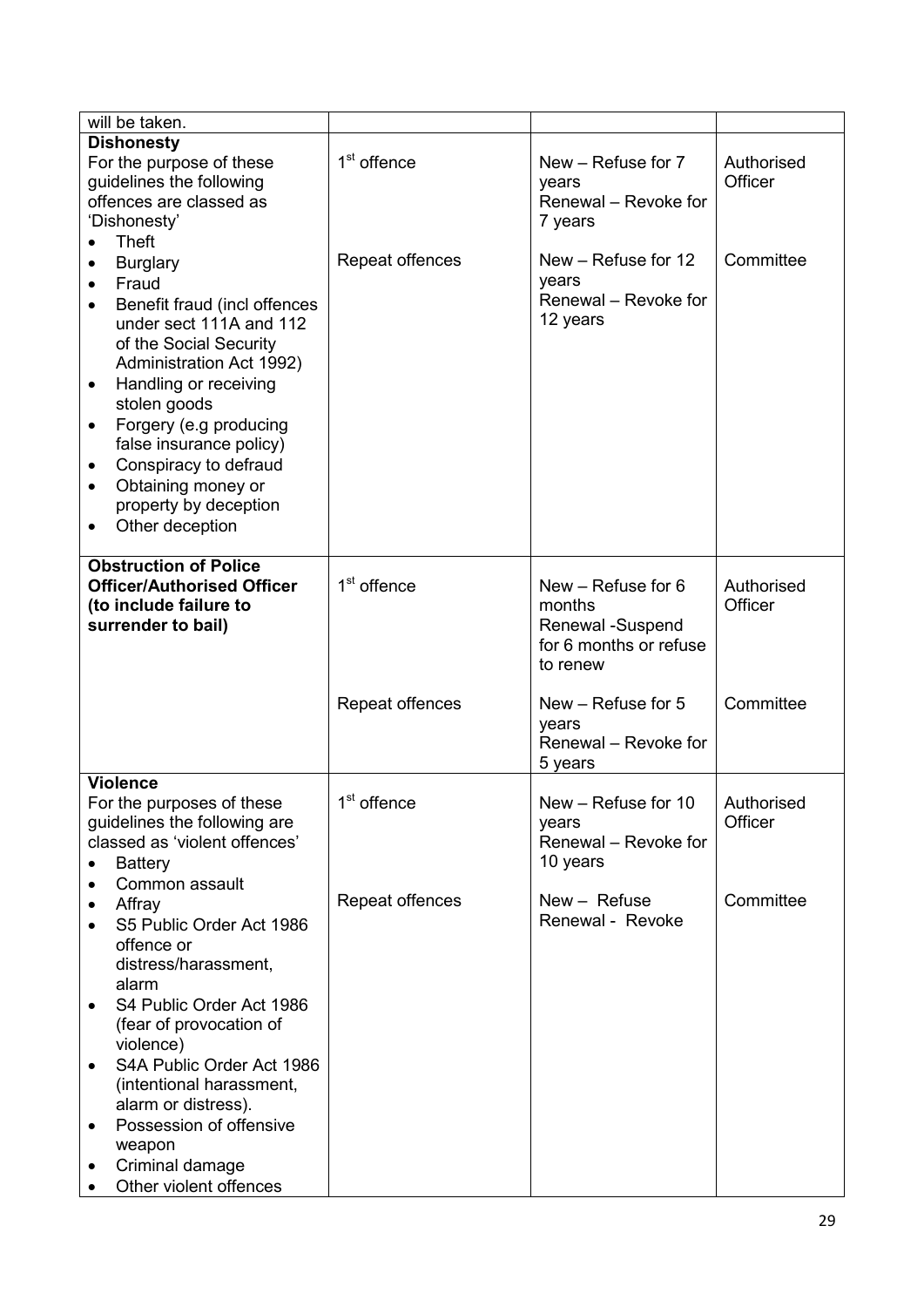| <b>Violence (Serious)</b>                                                                                                                                                                                                                                                                                                                                                      |                                                                                                                                                                                                                                                                                                                                                                          |                                                                    |                       |
|--------------------------------------------------------------------------------------------------------------------------------------------------------------------------------------------------------------------------------------------------------------------------------------------------------------------------------------------------------------------------------|--------------------------------------------------------------------------------------------------------------------------------------------------------------------------------------------------------------------------------------------------------------------------------------------------------------------------------------------------------------------------|--------------------------------------------------------------------|-----------------------|
| Arson<br>Malicious wounding or<br>grievous bodily harm<br>Actual bodily harm<br>٠                                                                                                                                                                                                                                                                                              | 1 <sup>st</sup> offence                                                                                                                                                                                                                                                                                                                                                  | New - Refuse for 10<br>years<br>Renewal - Revoke for<br>10 years   | Authorised<br>Officer |
| Racially aggravated<br>٠<br>Grievous bodily harm with<br>$\bullet$<br>intent<br>Robbery<br>٠<br>Possession of firearm<br>Riot<br>٠<br><b>Assault Police</b><br>$\bullet$<br>Violent disorder<br><b>Resisting arrest</b><br>Kidnapping<br>٠<br>Wounding<br>$\bullet$<br>Other serious violence                                                                                  | Repeat offences<br>For the purpose of this<br>guideline repeat<br>offences can also<br>include a situation<br>where an applicant or<br>licence holder has a<br>conviction/caution or<br>there is other<br>information which relate<br>to one incident of<br>violence together with<br>one incident of serious<br>violence defined under<br>guidelines 13.13 and<br>13.14 | New - Refuse<br>Renewal - Revoke                                   | Committee             |
| Offences or unlawful act<br>resulting in Loss of life or<br>with the Intent to Cause<br><b>Loss of Life</b><br>This is not an exhaustive list.<br>Murder<br>$\bullet$<br>Manslaughter<br>٠<br>Manslaughter or culpable<br>$\bullet$<br>homicide while driving<br>Attempted murder<br>$\bullet$<br>Corporate manslaughter<br>$\bullet$<br>Causing death by<br>dangerous driving | Any<br>offence(s)/conviction<br>$(s)$ caution(s) of a<br>nature resulting in loss<br>of life or intent to cause<br>loss of life will normally<br>result in revocation or<br>refusal to renew.                                                                                                                                                                            | New - refused<br>Renewal - revoked                                 | Authorised<br>Officer |
| <b>Terrorism</b><br>Terrorism means the use or<br>threat of action where<br>designed to influence the<br>Government or an<br>international governmental<br>organisation or to intimidate<br>the public or a section of the<br>public, for the purpose of<br>advancing a political, religious<br>or ideological cause.                                                          | This also includes any<br>offence, act or omission<br>linked to a terrorism<br>offence.                                                                                                                                                                                                                                                                                  | New - refused<br>Renewal - revoked                                 | Authorised<br>Officer |
| <b>Hate Crime</b><br>A hate crime is any criminal<br>offence that is motivated by<br>hostility or prejudice based<br>upon the victims disability,<br>race, sexual orientation,                                                                                                                                                                                                 | 1 <sup>st</sup> offence                                                                                                                                                                                                                                                                                                                                                  | New $-$ refuse for $7$<br>years<br>Renewal – revoke for<br>7 years | Authorised<br>Officer |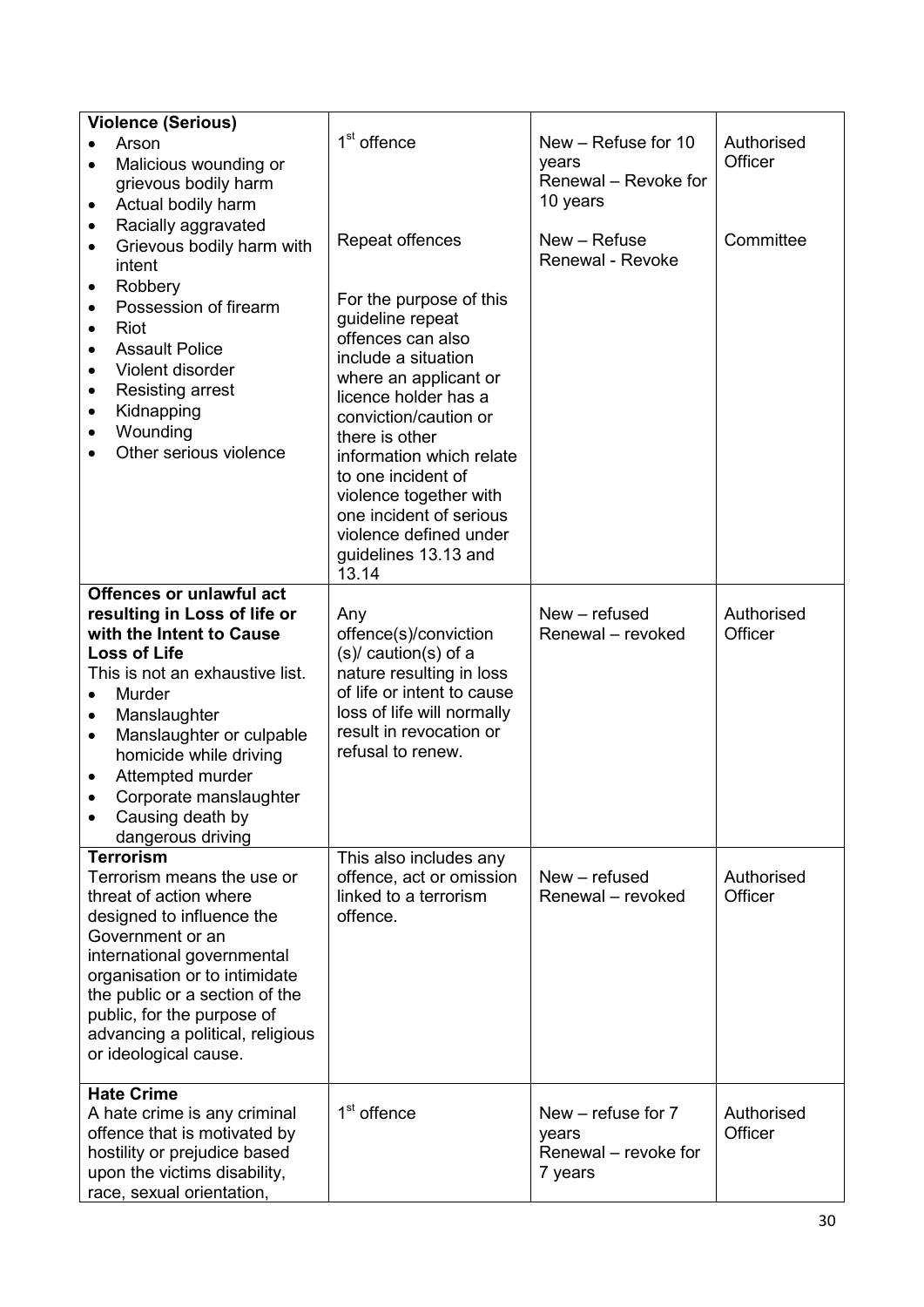| transgender, religion or belief.                                                                                                                                                                                                                                                                                                                                                        | Repeat offences                                                                                                                                                                                                                                                                                                                                                                                                                                                                                                                                                                                                                                                                | $New - refused$                                                              | Committee                          |
|-----------------------------------------------------------------------------------------------------------------------------------------------------------------------------------------------------------------------------------------------------------------------------------------------------------------------------------------------------------------------------------------|--------------------------------------------------------------------------------------------------------------------------------------------------------------------------------------------------------------------------------------------------------------------------------------------------------------------------------------------------------------------------------------------------------------------------------------------------------------------------------------------------------------------------------------------------------------------------------------------------------------------------------------------------------------------------------|------------------------------------------------------------------------------|------------------------------------|
| <b>Investigation of Serious</b><br><b>Offences (involving</b><br>violence, sexual offences,<br>child sexual exploitation,<br>safeguarding etc).                                                                                                                                                                                                                                         | Renewal - revoked<br>Where information is received in relation to an<br>existing licence holder or a new applicant from<br>the Police or other enforcement bodies that an<br>individual(s) are under investigation or have<br>been under investigation for a matter that relates<br>to any of the offences outlined in any this table,<br>the Local Authority may consider the information<br>provided and take action in relation to it. This<br>may mean a licence is suspended, revoked, or a<br>renewal or new licence is refused. The power to<br>suspend or revoke immediately may also be<br>used in these circumstances if it is in the<br>interests of public safety. |                                                                              |                                    |
| <b>Health Act</b><br>A hackney carriage or private<br>hire licence is a badge of<br>approval, it states the Local<br>Authority feels the holder is fit<br>and proper and suitable in                                                                                                                                                                                                    | 1 <sup>st</sup> offence                                                                                                                                                                                                                                                                                                                                                                                                                                                                                                                                                                                                                                                        | New $-$ refuse for 6<br>months<br>Renewal - suspend<br>for 6 months          | Authorised<br>Officer              |
| every way. The standard of<br>behaviour and level of trust<br>expected should be<br>demonstrated in the conduct<br>of these licenced at all times.<br>Drivers most not smoke in a<br>licenced vehicle. Any offence<br>under this act can risk the<br>health of both the driver and<br>passengers.                                                                                       | Repeat offences                                                                                                                                                                                                                                                                                                                                                                                                                                                                                                                                                                                                                                                                | New $-$ refuse for 3<br>years<br>Renewal – revoke for<br>3 years             | Committee                          |
| <b>Conduct of</b><br><b>Applicants/Licence Holders</b><br>A hackney carriage or private<br>hire licence is a badge of<br>approval, it states the Local<br>Authority feels the holder is fit                                                                                                                                                                                             | 1 <sup>st</sup> offence                                                                                                                                                                                                                                                                                                                                                                                                                                                                                                                                                                                                                                                        | New -refuse for 3 -<br>12 months<br>Renewal - suspend<br>for $3 - 12$ months | Authorised<br>Officer<br>Committee |
| and proper and suitable in<br>every way. The standard of<br>behaviour and level of trust<br>expected should be<br>demonstrated in the conduct<br>of those licensed at all times.<br>This includes when drivers are<br>operating outside of Solihull,<br>where drivers are expected to<br>co-operate with reasonable<br>requests from compliance<br>staff authorised in other<br>areas.* | Repeat offences                                                                                                                                                                                                                                                                                                                                                                                                                                                                                                                                                                                                                                                                | New - Refuse for 3<br>years<br>Renewal - Revoke for<br>3 years               |                                    |
| <b>Immigration Status</b>                                                                                                                                                                                                                                                                                                                                                               | Applicants/licence holders must satisfy the Local<br>Authority that they have a right to work in the<br>UK.<br>In the case of a new application or an                                                                                                                                                                                                                                                                                                                                                                                                                                                                                                                          |                                                                              | Authorised<br>Officer              |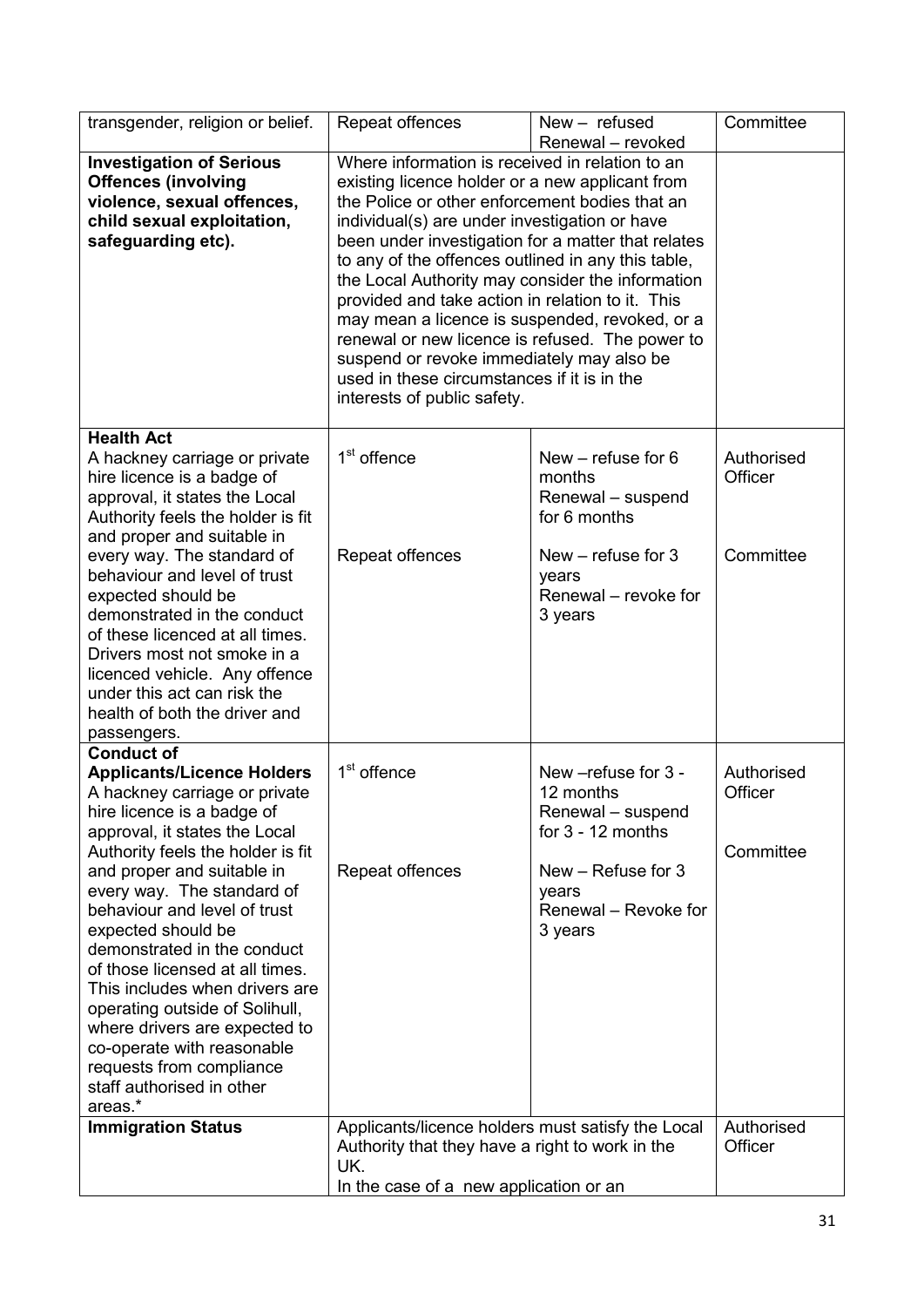|                                                                                                                                                                                                                                                                                          | application to renew a licence if the applicant<br>fails to provide satisfactory documentary<br>evidence from the Home Office of a legal right to<br>work in the UK as a Hackney Carriage or Private<br>Hire Vehicle driver and failure to do so will result<br>in refusal of any application.<br>Failure by an existing licence holder to provide<br>satisfactory documentary evidence from the<br>Home Office of a legal right to work in the UK as<br>a Hackney Carriage and/or Private hire driver<br>will result in revocation.                                                                                                                                                                                                            |                                                                                                                                                                                              |                                    |
|------------------------------------------------------------------------------------------------------------------------------------------------------------------------------------------------------------------------------------------------------------------------------------------|-------------------------------------------------------------------------------------------------------------------------------------------------------------------------------------------------------------------------------------------------------------------------------------------------------------------------------------------------------------------------------------------------------------------------------------------------------------------------------------------------------------------------------------------------------------------------------------------------------------------------------------------------------------------------------------------------------------------------------------------------|----------------------------------------------------------------------------------------------------------------------------------------------------------------------------------------------|------------------------------------|
| Any Equality Act 2010<br>related breaches, including<br>related breach of Licence<br><b>Conditions/Bylaws</b><br>$\star\star$                                                                                                                                                            | 1 <sup>st</sup> offence<br><b>Repeat Offences</b>                                                                                                                                                                                                                                                                                                                                                                                                                                                                                                                                                                                                                                                                                               | New - refuse for 7<br>years<br>Renewal - revoke for<br>7 years<br>Power to suspend<br>immediately may be<br>used if in the interests<br>of public safety<br>New - Refuse<br>Renewal - Revoke | Authorised<br>Officer<br>Committee |
| <b>Environmental Crime Act</b><br>The hackney carriage or<br>private hire licence is a badge<br>of approval, it states the Local<br>Authority feels the holder is fit<br>ad property and suitable in<br>every way. The standard of<br>behaviour and level of trust<br>expected should be | 1 <sup>st</sup> offence<br>Repeat offences                                                                                                                                                                                                                                                                                                                                                                                                                                                                                                                                                                                                                                                                                                      | New $-$ Refuse for 6<br>months<br>Renewal - Suspend<br>for 6 months<br>New - Refuse for 3<br>years<br>Renewal - Revoke for                                                                   | Authorised<br>Officer<br>Committee |
| demonstrated in the conduct<br>of those licenced at all times.                                                                                                                                                                                                                           |                                                                                                                                                                                                                                                                                                                                                                                                                                                                                                                                                                                                                                                                                                                                                 | 3 years                                                                                                                                                                                      |                                    |
| <b>Physical Fitness and</b><br><b>Medical Conditions</b><br>Applicants for drivers licences<br>must satisfy the medical<br>fitness standards issued by<br>the DVLA. The agreed<br>standard is the Group 2<br>Standard for vocational<br>drivers.                                         | In the case of a new application or an application<br>to renew a licence, if the applicant fails to meet<br>the required medical standard the licence will<br>normally be refused. A new licence will not<br>normally be granted for one year after the date<br>of the medical examination or any period<br>advised by an approved medical practitioner.<br>In the case of an existing licence holder, if a<br>person has a medical condition which falls below<br>the standard outlined in the Group 2 Standard of<br>the published medical standards, the licence<br>may be suspended, revoked, or the renewal of a<br>licence refused, dependant on the nature of the<br>condition along with any recuperation or<br>rehabilitation periods. |                                                                                                                                                                                              | Authorised<br><b>Officers</b>      |